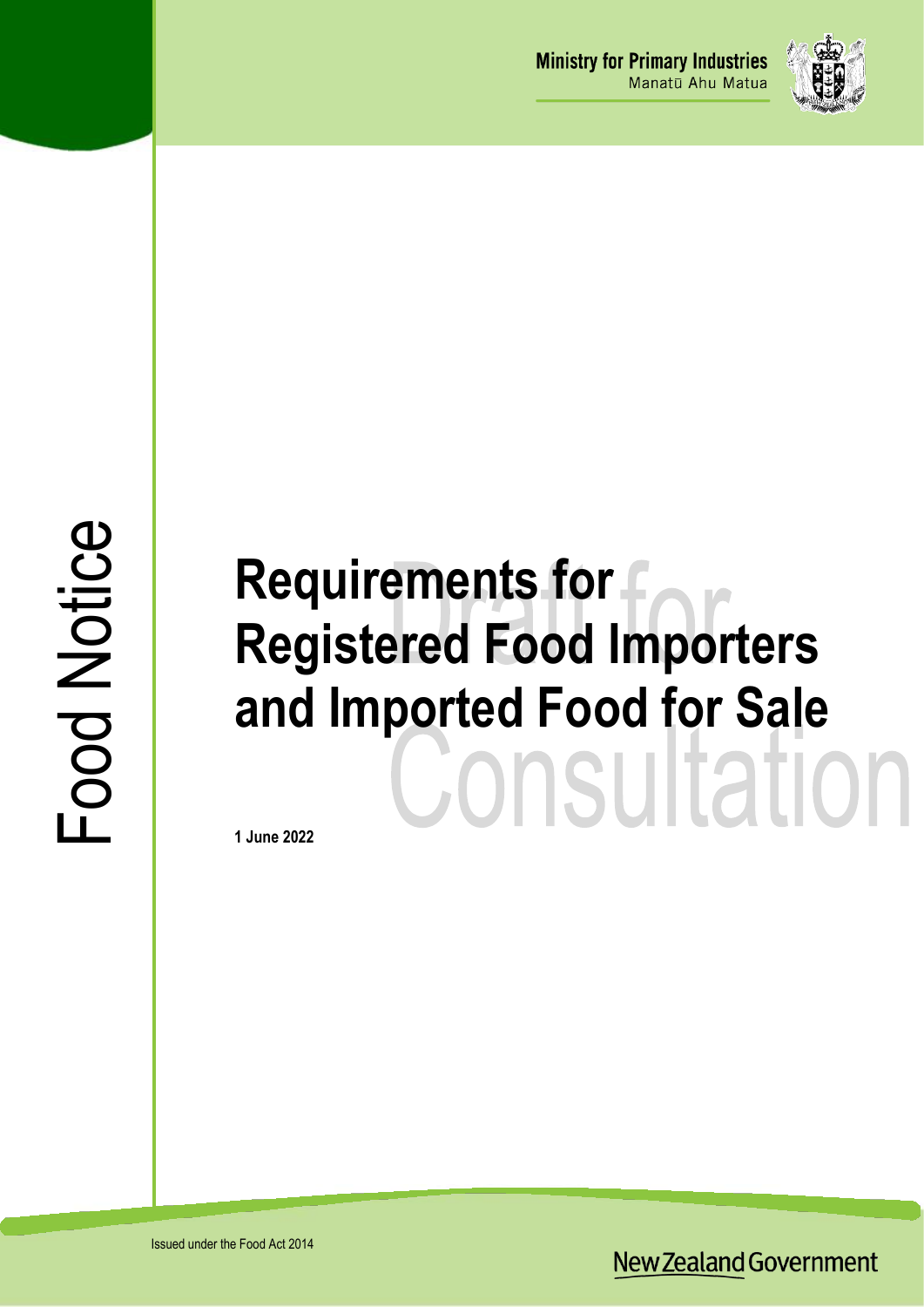# **TITLE**

Food Notice: [Title]

# **COMMENCEMENT**

This Food Notice comes into force on date of signing.

# **REVOCATION**

This Food Notice revokes and replaces the following parts of the Food Notice: Importing Food, issued on 10 December 2021:

- (1) Part 1: General requirements
- (2) Part 2: Registration as an importer; and
- (3) Part 3: Requirements applying to imported food

# **ISSUING AUTHORITY**

This Food Notice is issued under section 405 of the Food Act 2014 for the purpose of section 387 and to supplement the Food Regulations 2015.

tation

raft for

Dated at Wellington, 1 June 2022.

[signed]

Paul Dansted Director Food Regulation Ministry for Primary Industries (acting under delegated authority of the Director-General)

Contact for further information Ministry for Primary Industries (MPI) New Zealand Food Safety Food Regulation PO Box 2526 Wellington 6140

Email: import.systems@mpi.govt.nz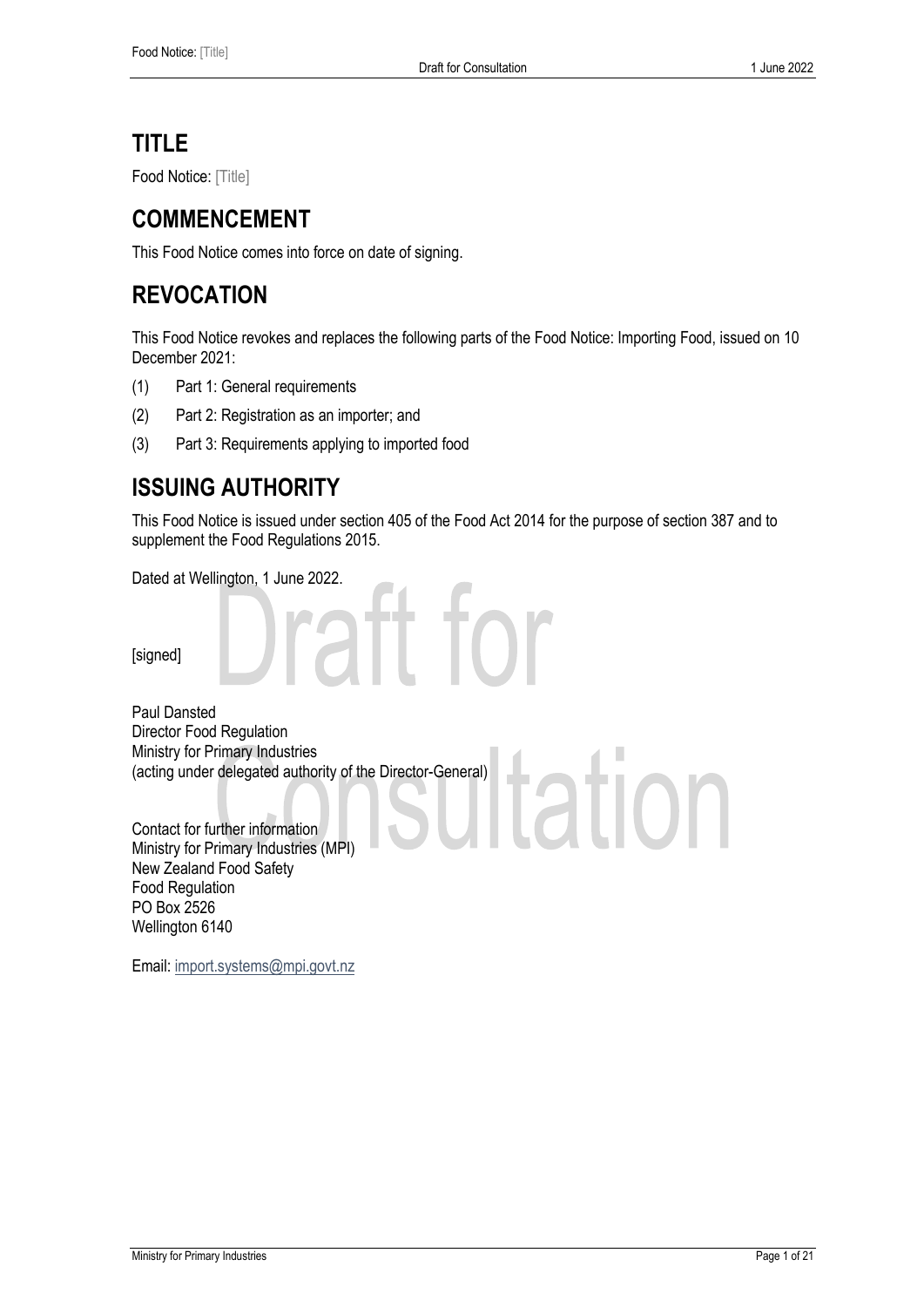# **Contents Page**

| $\mathbf{3}$<br><b>Introduction</b>                                             |                                                                                                                                                                                                                                                                                      |                                                                    |  |  |
|---------------------------------------------------------------------------------|--------------------------------------------------------------------------------------------------------------------------------------------------------------------------------------------------------------------------------------------------------------------------------------|--------------------------------------------------------------------|--|--|
| Part 1:<br>1.1<br>1.2                                                           | <b>General requirements</b><br>Incorporation by reference<br><b>Definitions</b>                                                                                                                                                                                                      | $\sqrt{5}$<br>$\sqrt{5}$<br>5                                      |  |  |
| Part 2:<br>2.1                                                                  | <b>Registration as an importer</b><br>Application for registration as a food importer                                                                                                                                                                                                | 6<br>6                                                             |  |  |
| Part 3:<br>3.1<br>3.2<br>3.3<br>3.4                                             | Duties of a registered importer<br>Application<br>Assessment and confirmation of the safety and suitability of a food for import into New<br>Zealand<br>Transport and storage of imported food<br>Records that must be kept                                                          | $\overline{7}$<br>$\overline{7}$<br>$\overline{7}$<br>$\bf 8$<br>9 |  |  |
| Part 4:<br>4.1<br>4.2                                                           | <b>Categories of imported food</b><br>High Regulatory Interest food<br>Increased Regulatory Interest food that requires clearance for entry                                                                                                                                          | 10<br>10<br>10 <sup>1</sup>                                        |  |  |
| Part 5:<br>5.1<br>5.2<br>5.3                                                    | Requirements for High Regulatory Interest food and Increased Regulatory Interest<br>food requiring clearance<br>Application<br>Import conditions and clearance requirements<br>Documents required for clearance                                                                      | 11<br>11<br>11<br>11                                               |  |  |
| Part 6:<br>6.1<br>6.2<br>6.3<br>6.4                                             | Requirements for imported bovine meat and bovine meat products, and food<br>containing such products<br>Application<br>Import requirements<br>Compliance to requirements<br>Documents required for clearance<br>Schedule 1: Clearance requirements for High Regulatory Interest food | 13<br>13<br>13<br>14<br>14<br>18                                   |  |  |
| Schedule 2: Clearance requirements for Increased Regulatory Interest food<br>21 |                                                                                                                                                                                                                                                                                      |                                                                    |  |  |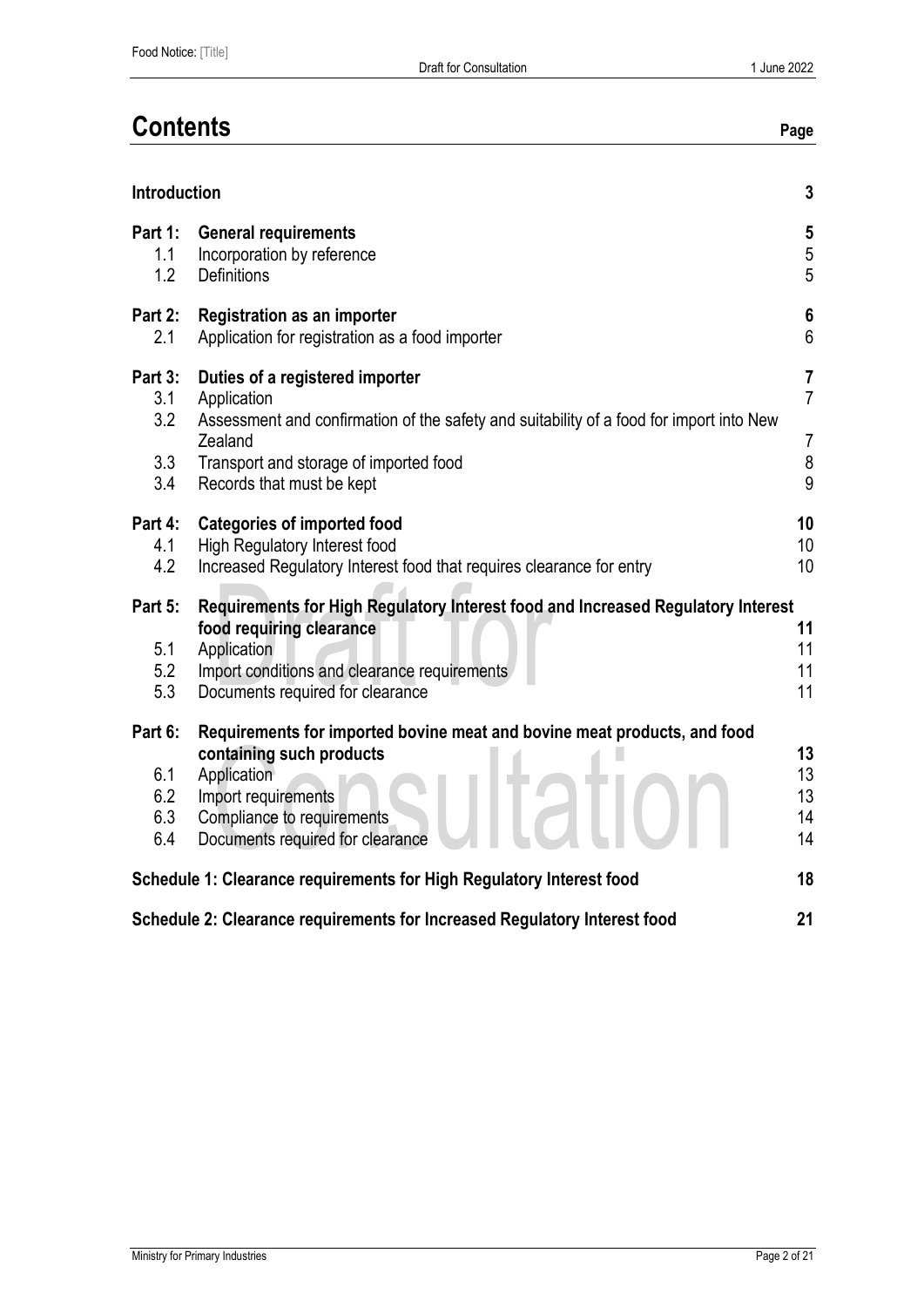# <span id="page-3-0"></span>**Introduction**

This introduction is not part of this Food Notice but is intended to indicate its general effect.

# **Purpose**

The purpose of this Notice is to:

- a) supplement regulations regarding the duties of a registered importer under part 5 of the Food Regulations 2015 (the Regulations);
- b) specify which imported food are High Regulatory Interest and which are Increased Regulatory Interest pursuant to regulation 128 of the Regulations; and
- c) specify the clearance requirements for imported food that require clearance for entry into New Zealand pursuant to regulation 131 of the Regulations.

# **Background**

The purpose of the Food Act 2014 (the Act) is to ensure the safety and suitability of food for sale, maintain and improve confidence in New Zealand's food safety regime and provide for risk-based measures that minimise and manage food safety risks to public health.

To provide regulatory oversight over parties importing food into New Zealand and enable MPI to communicate with these parties, the Act provides that importers of food for sale must be registered and requires that the application be made in writing in the form or manner specified by notice.

The duties of a registered importer are detailed both in the Act and in the Regulations. The Act provides for regulations to be supplemented by notice.

The Regulations set out the following two categories of imported food:

- a) High Regulatory Interest food, which requires clearance for entry; and
- b) Increased Regulatory Interest food, which may require clearance for entry if specified by notice.

Food that is not specified in a notice as being in one of the above categories do not require clearance under the Act. Categorising imported food in this manner allows a targeted approach to managing imported food based on food safety risk.

# **Who should read this Food Notice?**

This Notice should be read by:

- a) any person who wants to import food for sale into New Zealand;
- b) any person involved in the importation, transport and storage of imported food for sale;
- c) laboratories approved for the testing of imported food; and
- d) verifiers of registered importers.

# **Why is this important?**

Registered food importers must comply with relevant requirements of this Notice and ensure that food imported into New Zealand is safe and suitable for human consumption. Operating in a way that is not in accordance with this Notice may be an offence under section 233 of the Food Act 2014.

Failure to meet the requirements of parts 5 and 6 of this Notice may result in:

a) a consignment of food not being granted clearance for entry into New Zealand;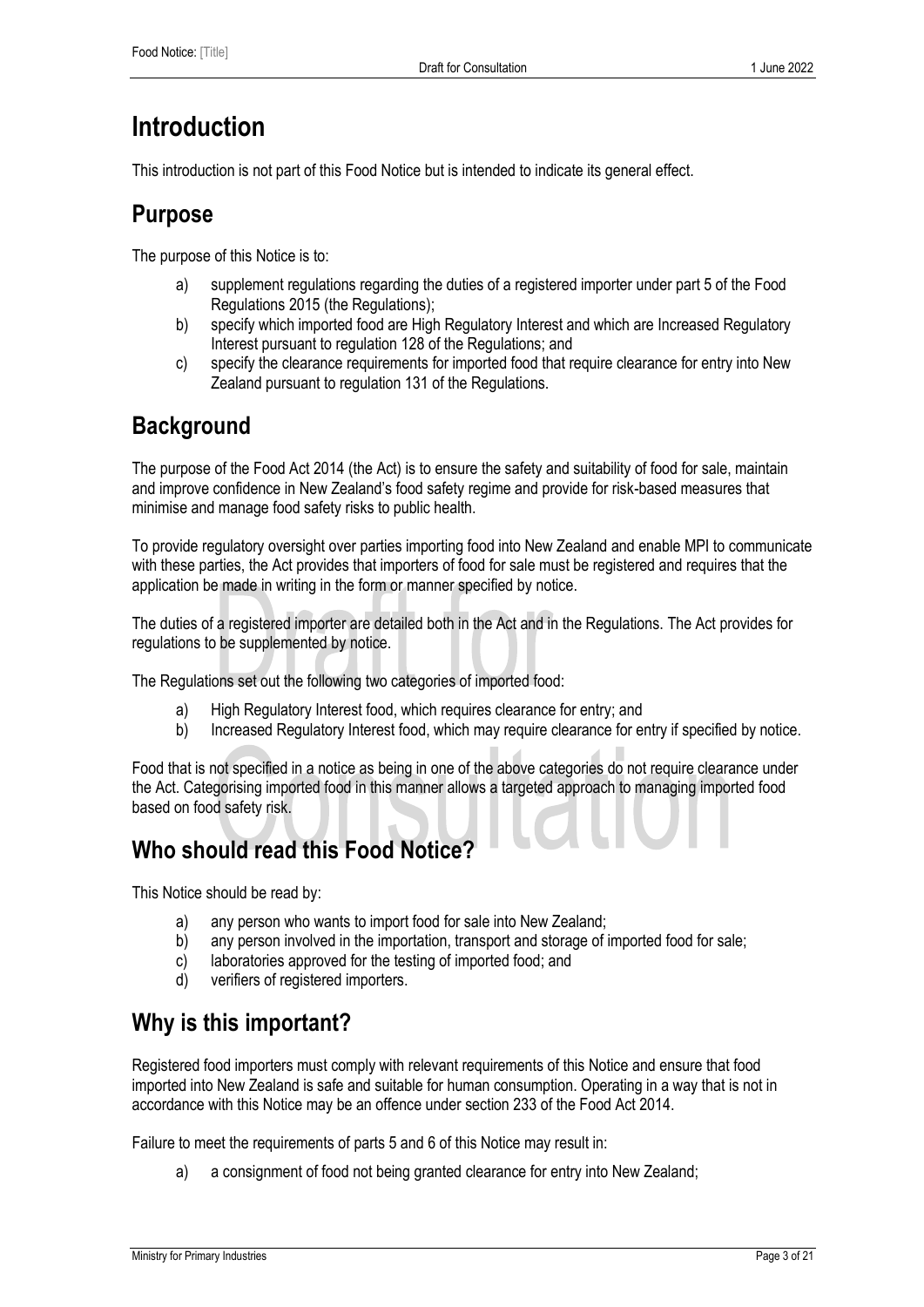- b) re-shipment or destruction of the imported food at the importer's cost; or
- c) suspension of an importer's registration.

# **Document history**

| <b>Version Date</b> | <b>Section Changed</b> | <b>Change(s) Description</b>                                        |
|---------------------|------------------------|---------------------------------------------------------------------|
| To be determined    | All                    | New document partially replacing the Food Notice:<br>Importing Food |

# **Other information**

In addition to meeting import requirements under the Food Act 2014, all importers of food into New Zealand must also comply with import requirements under the Biosecurity Act 1993 and Customs and Excise Act 2018.

The list of laboratories approved for testing of imported food can be found in the Food Notice: Laboratories Approved for Testing Imported Food 2022 *(currently under consultation).*

Further information on importing food into New Zealand is available from MPI's webpage on [Food Importing](https://www.mpi.govt.nz/import/food/food-importing-requirements/)  [Requirements.](https://www.mpi.govt.nz/import/food/food-importing-requirements/)

# Draft for Consultation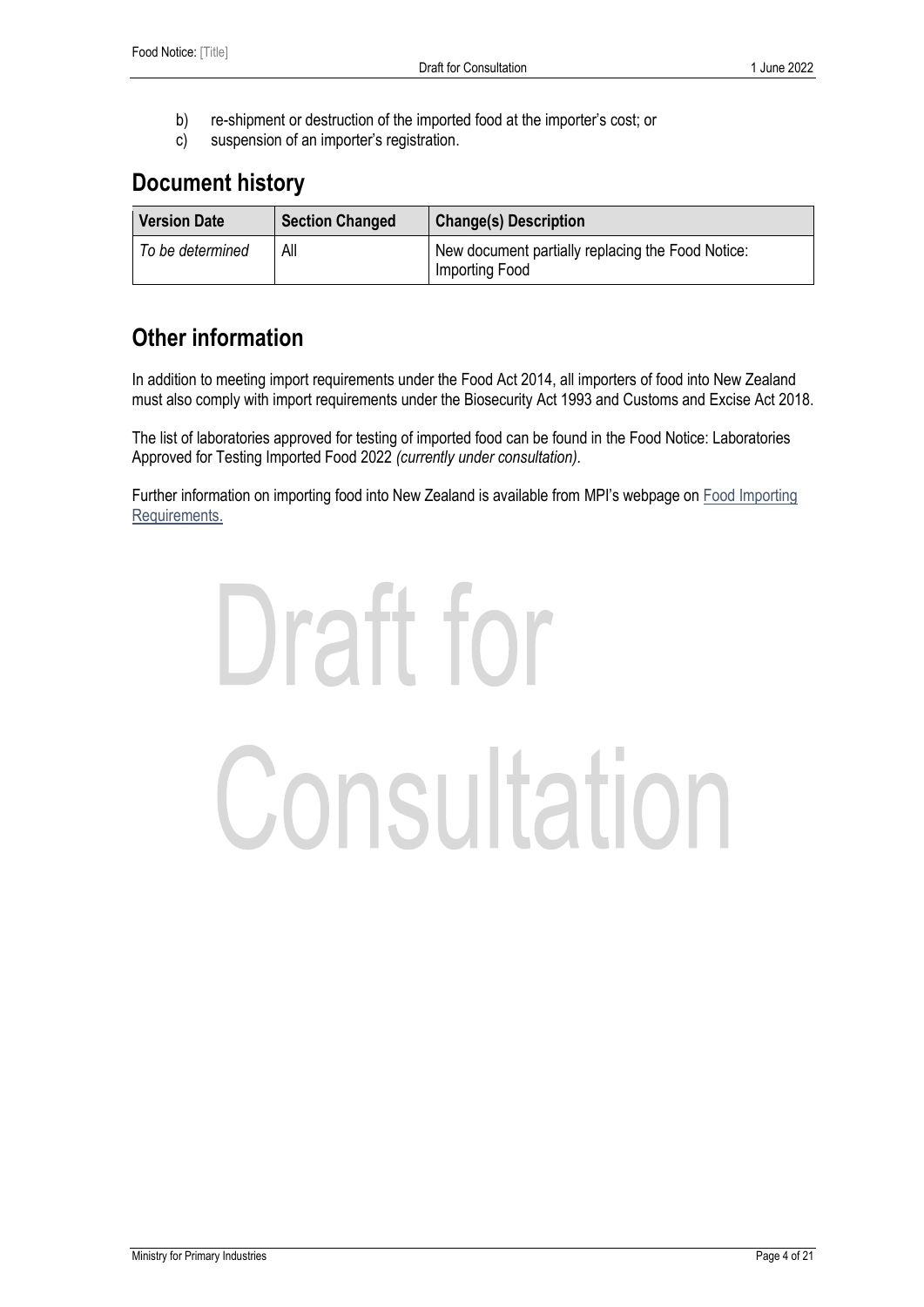# <span id="page-5-0"></span>**Part 1: General requirements**

### <span id="page-5-1"></span>**1.1 Incorporation by reference**

- (1) The following international standard is incorporated by reference in this Notice under section 444 of the Act:
	- a) The OIE Terrestrial Animal Health Code, available at the website of the OIE (World Organisation [for Animal Health\)](https://www.oie.int/en/what-we-do/standards/codes-and-manuals/).
- (2) The following material is incorporated by reference in this Notice under section 444 of the Act:
	- a) [OIE list of Member Countries with a Bovine Spongiform Encepathalopathy \(BSE\)](https://www.oie.int/en/disease/bovine-spongiform-encephalopathy/#ui-id-2) Risk Status.

# <span id="page-5-2"></span>**1.2 Definitions**

(1) In this Notice:

**bovine,** in relation to the human health risk associated with Bovine Spongiform Encephalopathy (BSE), means a bovid of the species *Bos taurus* and *Bos indicus* (cattle)*.*

**canned food** means commercially sterile food in hermetically sealed containers.

**commercially sterile** means the condition achieved by application of heat, sufficient, alone or in combination with other appropriate treatments, to render the food free from microorganisms capable of growing in the food at normal non-refrigerated conditions at which the food is likely to be held during distribution and storage.

**fresh meat** means meat that has not undergone any preserving process other than chilling or freezing, and includes meat that is vacuum-wrapped or wrapped in controlled atmosphere.

**lot or batch** means a quantity of a food produced essentially under the same conditions.

**meat** means all parts of an animal, excluding milk, that are intended for, or have been judged as safe and suitable for, human consumption.

**meat products** means products resulting from the processing of fresh meat or from the processing of such processed products, so that the product no longer has the characteristics of fresh meat.

**MPI** means the Ministry for Primary Industries which is the Ministry responsible for administering the Food Act 2014.

**official certificate** means a certificate issued by, or under the control of the exporting country's competent authority, including by a certifying body recognised by the competent authority to issue such certificates.

**paperless exchange of official certificates** means the act of competent authorities or certifying bodies providing, receiving and archiving the identified information and relevant attestations required by the importing country in electronic form.

**Regulations** means the Food Regulations 2015.

**tallow** means fat derived from rendering bovine meat and intended for human consumption.

(2) All terms used in this Notice and that are defined in the Food Act 2014 (the Act) or Food Regulations 2015, but not defined in this Notice, have the same meaning as in that Act or Regulations.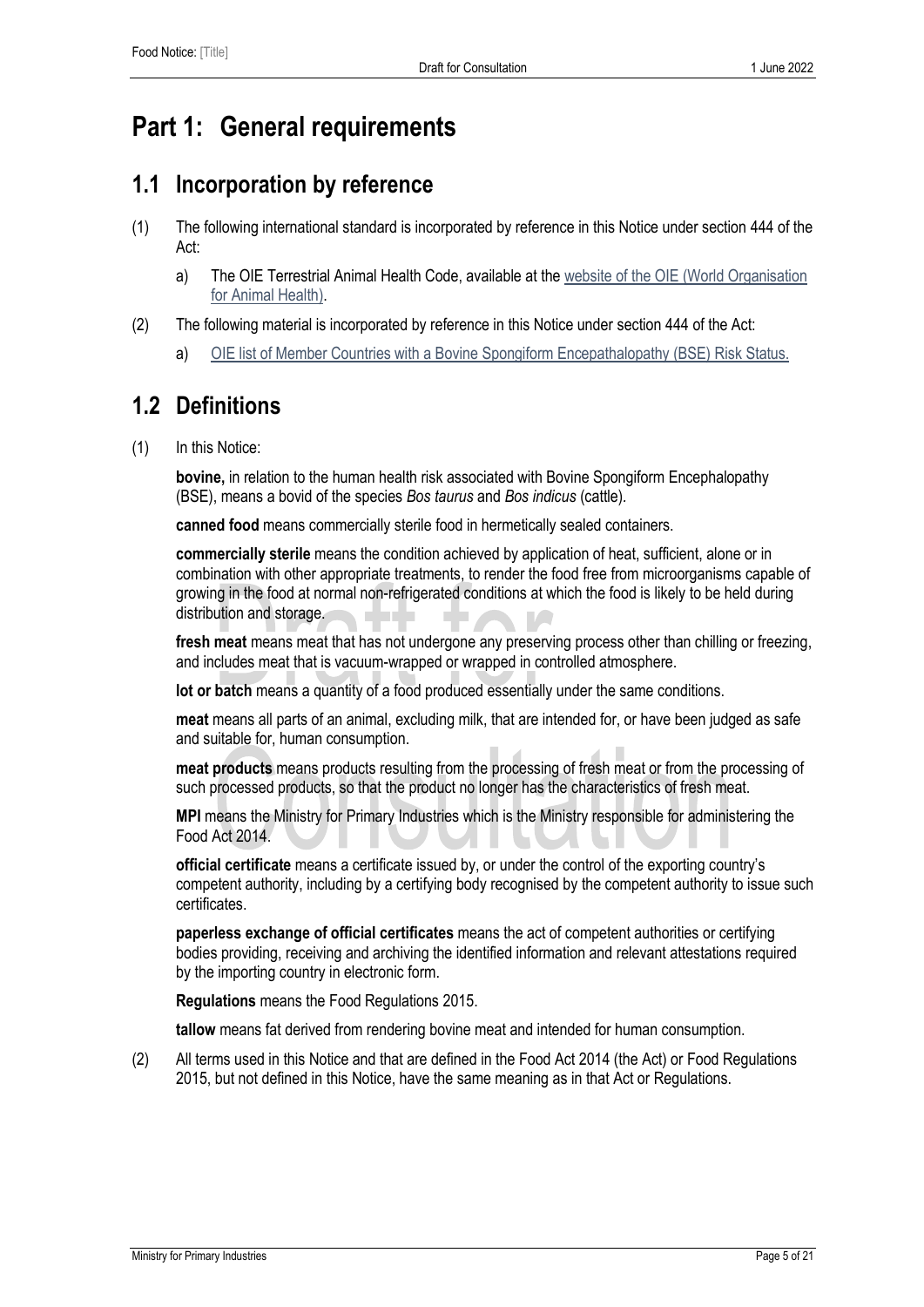# <span id="page-6-0"></span>**Part 2: Registration as an importer**

# <span id="page-6-1"></span>**2.1 Application for registration as a food importer**

(1) A person applying to be a registered food importer must request to be a food importer using the Joint Border Management System.

# Draft for Consultation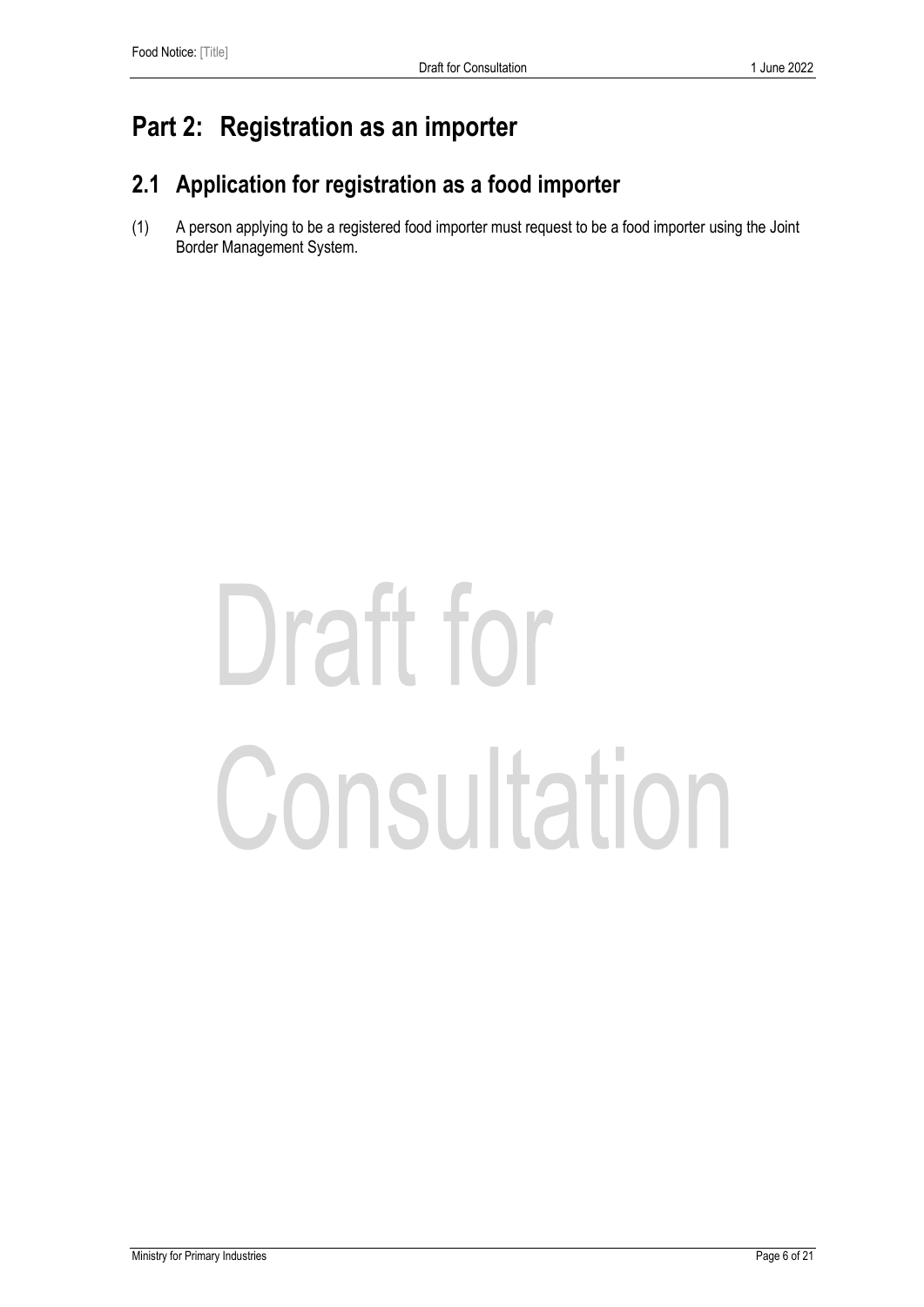# <span id="page-7-0"></span>**Part 3: Duties of a registered importer**

# <span id="page-7-1"></span>**3.1 Application**

(1) This part applies to all registered importers of food for sale, regardless of the category of the food for import into New Zealand and whether the food requires clearance for entry or not.

# <span id="page-7-2"></span>**3.2 Assessment and confirmation of the safety and suitability of a food for import into New Zealand**

- (1) For the purpose of regulation 122 (a), an assessment of the safety and suitability of a food for import into New Zealand, must take into consideration all of the following:
	- a) the nature of the food, including:
		- i) the composition of the food;
		- ii) any important characteristic of the food (for example, pH, moisture content or water activity) or processing treatment necessary to ensure control of food safety hazards in the food;
		- iii) the manner and conditions under which the food is produced, processed and handled;
		- iv) the packaging of the food;
		- v) the label information on or attached to the food; and
		- vi) the shelf-life of the food and required transport and storage conditions, such as refrigeration or humidity control:
	- b) the intended use and consumer of the food;
	- c) the food safety hazards that could potentially occur in the food and are necessary to be controlled prior to importation, considering:
		- i) the conditions that the food could be exposed to during its subsequent transport and storage:
		- ii) any further processing the food will undergo after importation; and
		- iii) the intended use of the food:
	- d) whether the food fits within a category of imported food that requires clearance for entry, as specified in part 4 of this Notice;
	- e) the food safety compliance background of the overseas supplier or manufacturer, for example, whether the company or manufacturing facility:
		- i) is officially registered with, or licensed by, the exporting country's food regulator, and
		- ii) implements any mandatory or voluntary food safety programmes (for example, Good Manufacturing Practice (GMP) and Hazard Analysis and Critical Control Point (HACCP));
- (2) For the purpose of making an assessment in accordance with clause 3.2 (1), different food with similar product and process characteristics may be grouped together provided:
	- a) the different food are produced by the same manufacturer or processor, and
	- b) any variations between the different food, such as variations in ingredients or packaging size, do not result in different food safety hazards potentially occurring in the different food.
- (3) For the purpose of making an assessment in accordance with clause 3.2 (1), any information used in an assessment of a food for import into New Zealand must be all of the following:
	- a) up-to-date;
	- b) applicable to the specific food being assessed; and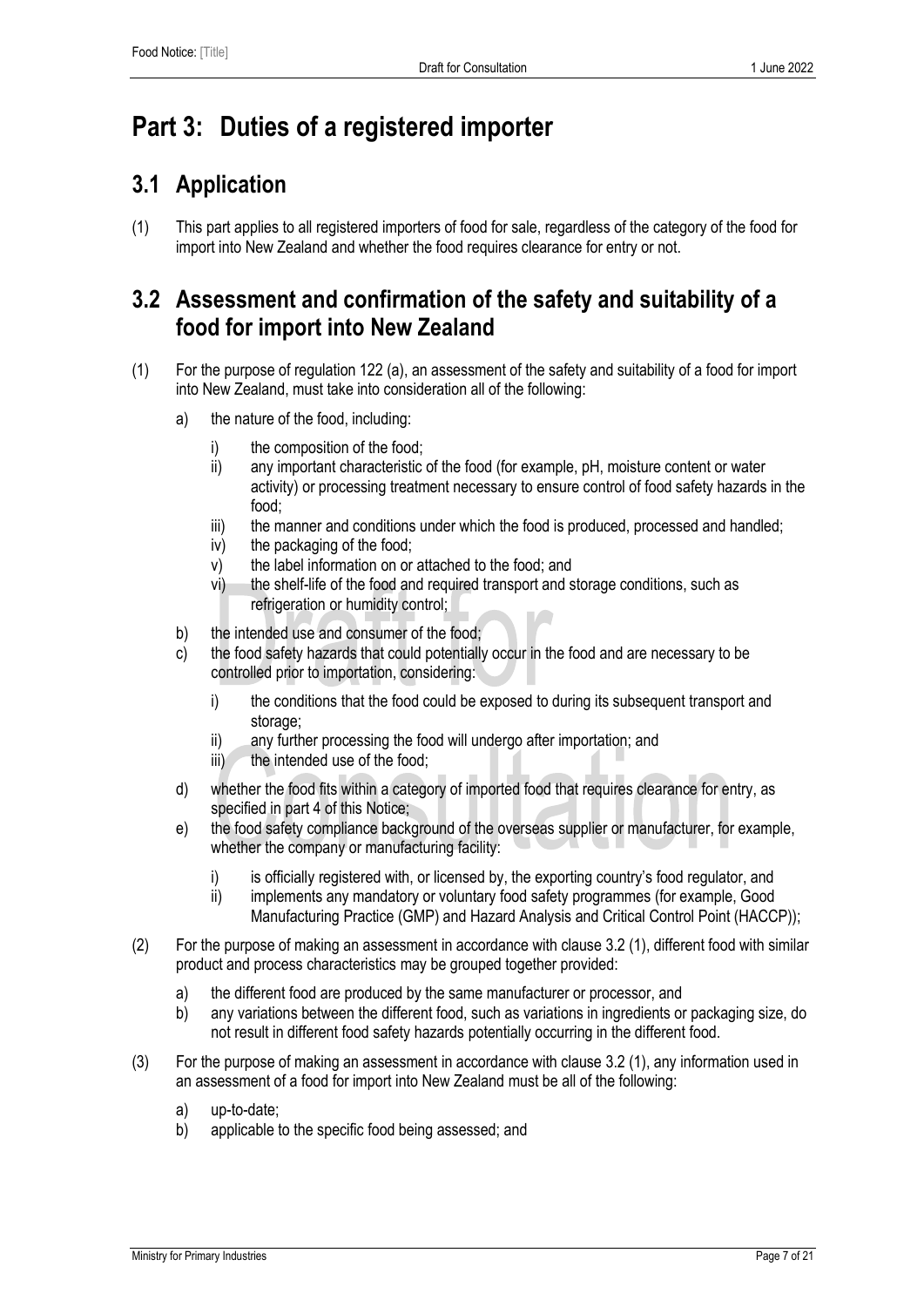- c) applicable to the specific batch or lot of food being imported, where the nature of the information is such that its relevance is limited to a specific batch or lot of food, such as certificates of analysis.
- (4) For the purpose of regulation 122 (b), confirmation of the safety and suitability of a food for import into New Zealand, as a result of the assessment of the food, must confirm all of the following:
	- a) that the food meets the following:
		- i) relevant standards of the Australia New Zealand Food Standards Code;
		- ii) relevant New Zealand domestic food standards; and
		- iii) in the case of food that fits within a category of imported food specified in part 4, relevant clearance requirements specified in parts 5 and 6 of this Notice; and
	- b) that the food arriving in New Zealand is:
		- i) accompanied by or bears information necessary for the identification and traceability of the food; and
		- ii) transported and stored enroute to New Zealand under hygienic conditions and in a manner that protects the product from contamination and deterioration, including the application of proper temperature control, where necessary.

# <span id="page-8-0"></span>**3.3 Transport and storage of imported food**

- (1) For the purpose of regulation 123, a registered importer must ensure that imported food is transported and stored in a manner that meets all of the following:
	- a) protects the food from:
		- i) contamination by pests, or by chemical, physical or microbiological contaminants and other objectionable substances;
		- ii) exposure to adverse environmental conditions; and
		- iii) damage;
	- b) maintains the integrity of the packaging of the food, including any label or identification marks on or attached to products; and
	- c) continuously maintains the food under appropriate environmental conditions, including where necessary, temperature and relative humidity control, so as to prevent microbiological growth and toxin formation in the food, and minimise its deterioration.
- (2) The place where imported food is stored must meet all of the following:
	- a) have adequate space for holding the amount of food to be stored;
	- b) be kept clean, free of waste and in a tidy condition;
	- c) be kept in a good state of repair and condition to prevent the exposure of the food to:
		- i) adverse environmental conditions;
		- ii) environmental contaminants, such as dirt, dust, fumes, smoke and toxic substances; and
		- iii) pests;
	- d) have suitable facilities for controlling temperature, humidity and other environmental conditions, as appropriate and when necessary to maintain the safety and suitability of the food; and have suitable equipment for monitoring the effectiveness of such controls;
	- e) have adequate natural or artificial lighting to enable proper handling of food and maintenance of hygienic conditions; and
	- f) provide safe access to consignments requiring inspection.
- (3) A registered importer must ensure that the safety and suitability of imported food during storage is not compromised by:
	- a) other activities that occur in the place of storage or its surrounding areas; or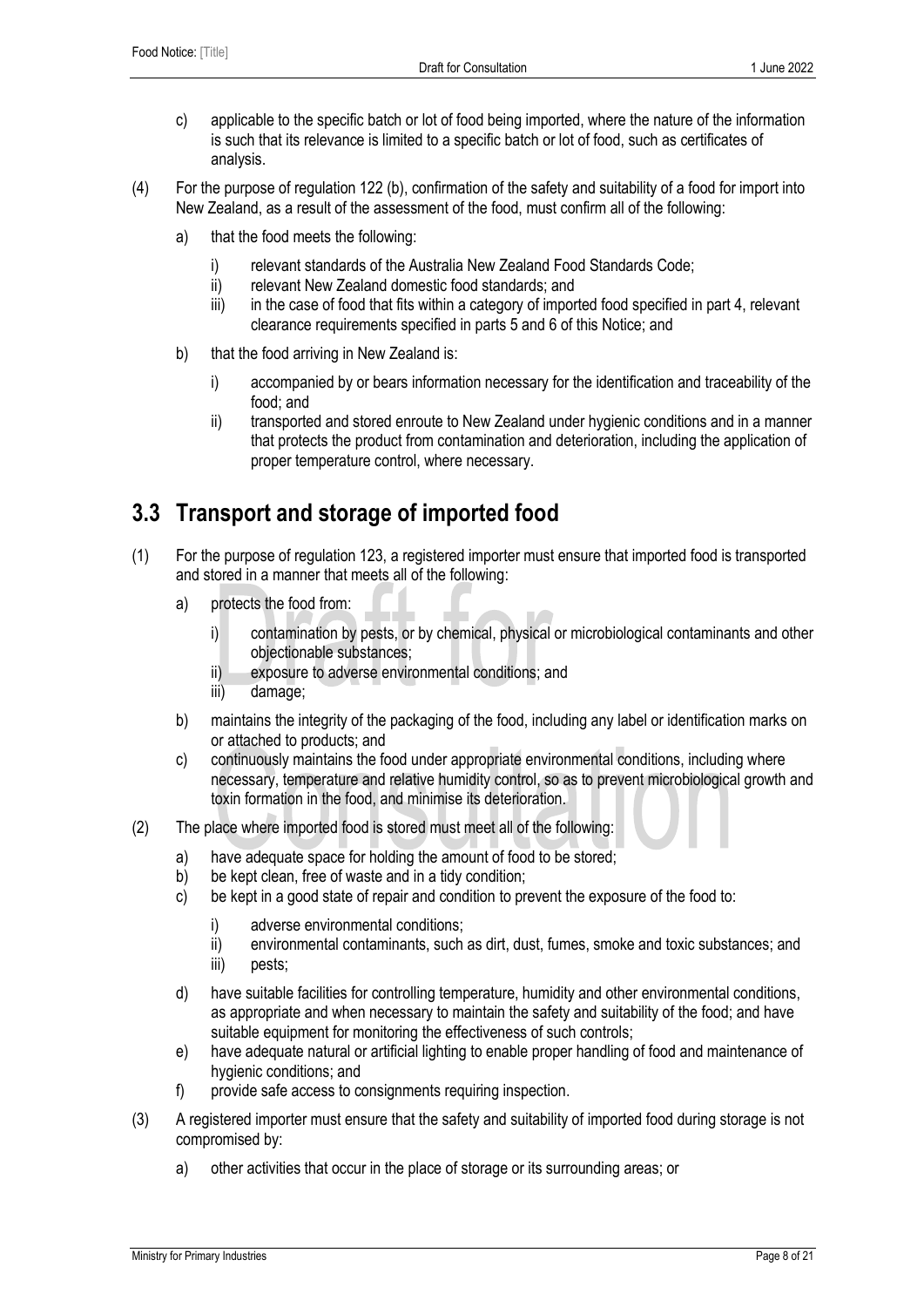- b) by the actions or behaviour of staff and visitors who enter the place.
- (4) A registered importer must ensure that any imported food under the importer's responsibility that is suspected or confirmed to be unsafe or unsuitable for human consumption is clearly identified, isolated from all other food and held secure during transport and storage so that they:
	- a) are not mistakenly released for sale or distribution for human consumption; or
	- b) do not adversely affect any other food.

### <span id="page-9-0"></span>**3.4 Records that must be kept**

- (1) For the purpose of regulations 124 and 126, records of information kept or provided by a registered importer must meet all of the following:
	- a) be legible;
	- b) be dated and signed by the person who made the record, or contain unique identifiers that provide for the identification and traceability of each record; and
	- c) be stored in a location and in a manner that:
		- i) prevents the loss, deterioration or damage of records; and
		- ii) enables records to be readily retrievable by the importer.

# Draft for Consultation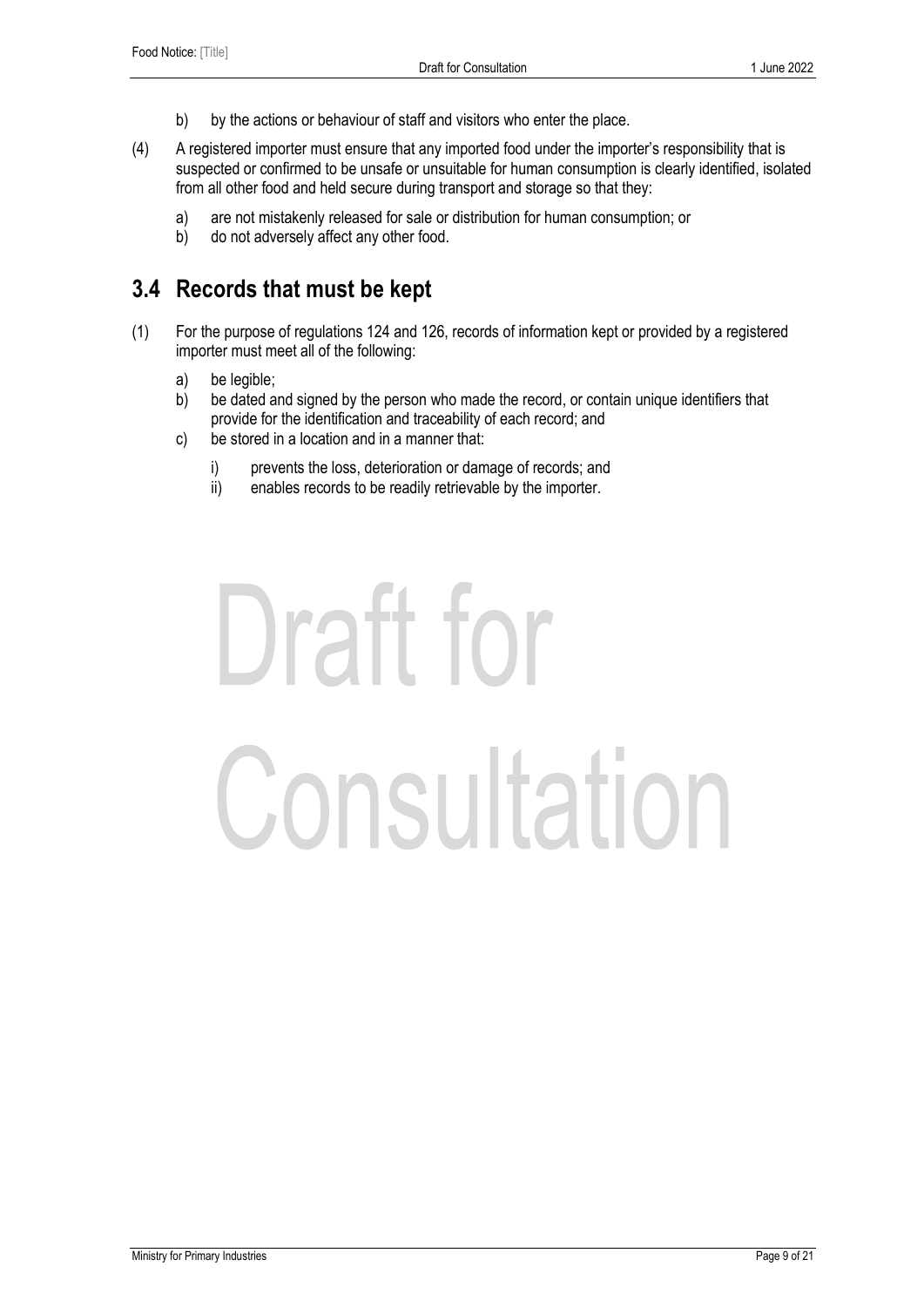# <span id="page-10-0"></span>**Part 4: Categories of imported food**

# <span id="page-10-1"></span>**4.1 High Regulatory Interest food**

- (1) The following food imported from any country, other than Australia, are High Regulatory Interest food:
	- a) all food listed in column A of Schedule 1 of this Notice; and
	- b) bovine meat and bovine meat products, and food containing such products, as specified in clause 6.1.
- (2) The following food imported from Australia are High Regulatory Interest food:
	- a) bivalve molluscan shellfish and products containing bivalve molluscan shellfish, as listed in Schedule 1 of this Notice; and
	- b) bovine meat and bovine meat products, and food containing such products, as specified in clause 6.1.

# <span id="page-10-2"></span>**4.2 Increased Regulatory Interest food that requires clearance for entry**

- (1) The following food imported from any country, other than Australia, are Increased Regulatory Interest food and require clearance for entry:
	- a) all food listed in column A of Schedule 2 of this Notice.

**PITT** 

# Consultation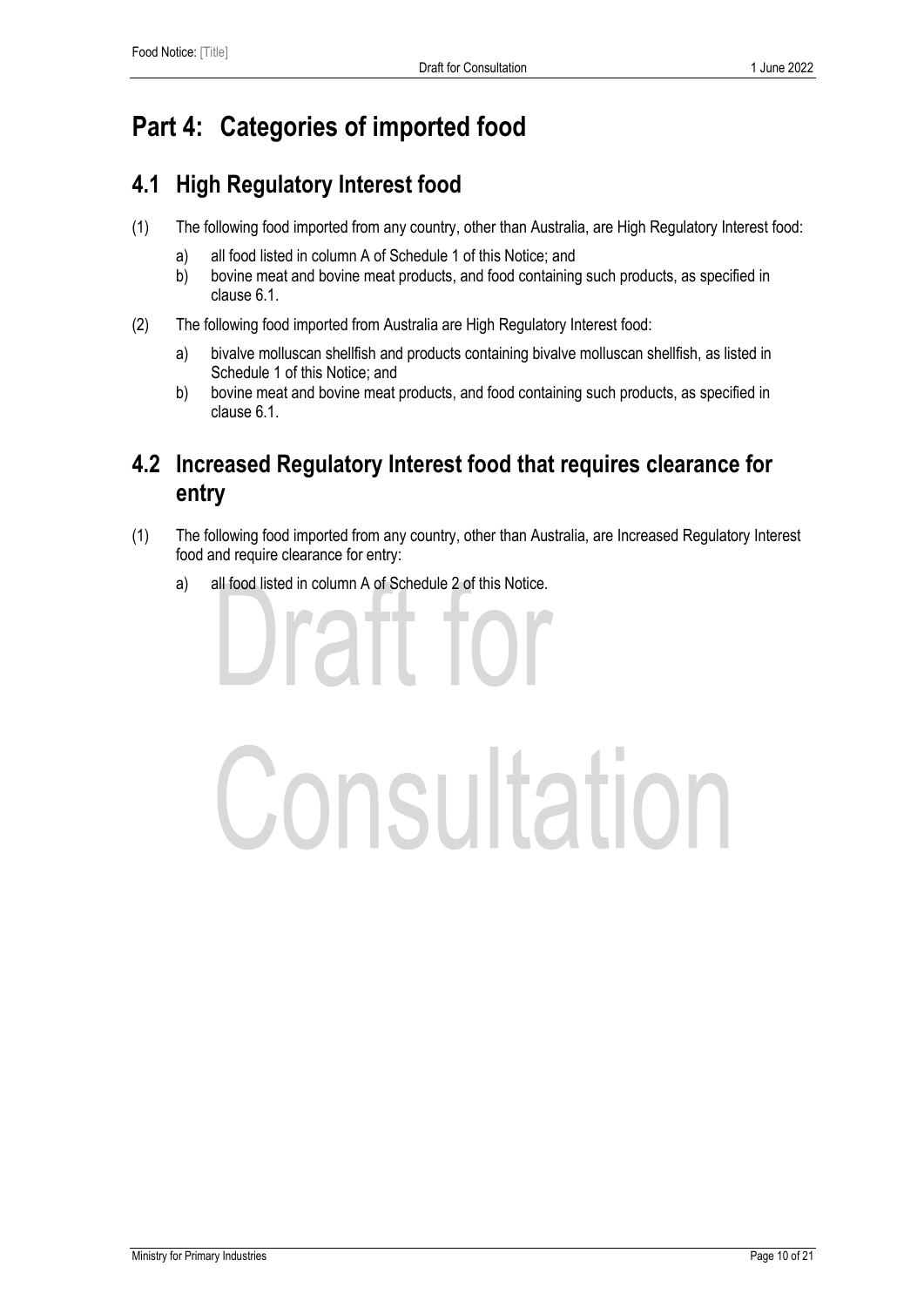# <span id="page-11-0"></span>**Part 5: Requirements for High Regulatory Interest food and Increased Regulatory Interest food requiring clearance**

### <span id="page-11-1"></span>**5.1 Application**

- (1) This part applies to:
	- a) all High Regulatory Interest food specified in clause 4.1 (other than bovine meat and bovine meat products, and food containing such products); and
	- b) all Increased Regulatory Interest food that require clearance for entry specified in clause 4.2.
- <span id="page-11-2"></span>(2) The requirements set in this part are in addition to the requirements of part 3 of this Notice.

#### **5.2 Import conditions and clearance requirements**

- (1) A registered importer may only import a food listed in column A of Schedules 1 or 2 of this Notice from a country or geographic region listed in column B of the relevant schedule.
- (2) For a consignment of food to be given clearance for entry, the applicable clearance requirements listed in column C of Schedules 1 or 2 must be met.
- (3) Any document required for clearance of a consignment of food, as indicated in column C of Schedules 1 or 2, must meet the relevant requirements of clause 5.3.
- (4) Where testing of a consignment of food is required for clearance, as indicated in column C of Schedules 1 or 2, and for the purpose of regulation 134:
	- a) samples taken from a consignment of the food must be tested for the organism or substance listed in column D of the relevant schedule; and
	- b) for the consignment of food to be given clearance for entry, the test results must meet the acceptance criteria specified in column D of the relevant schedule.

### <span id="page-11-3"></span>**5.3 Documents required for clearance**

#### **5.3.1 All documents**

(1) Any document or written evidence required for clearance, as indicated in column C of Schedule 1 or 2, must be in English or have an English translation that is clear and legible.

#### **5.3.2 Official certificate**

- (1) Where an official certificate is required for clearance of a consignment of food, as indicated in column C of Schedule 1 or 2, the registered importer must ensure that the official certificate for the consignment of food is made available to the food safety officer at the time the consignment arrives in New Zealand.
- (2) An official certificate must :
	- a) be a paper certificate; or
	- b) be in an electronic form transmitted directly from the exporting country's Competent Authority to MPI using an electronic system for paperless exchange of official certificates agreed to between the exporting country's Competent Authority and MPI.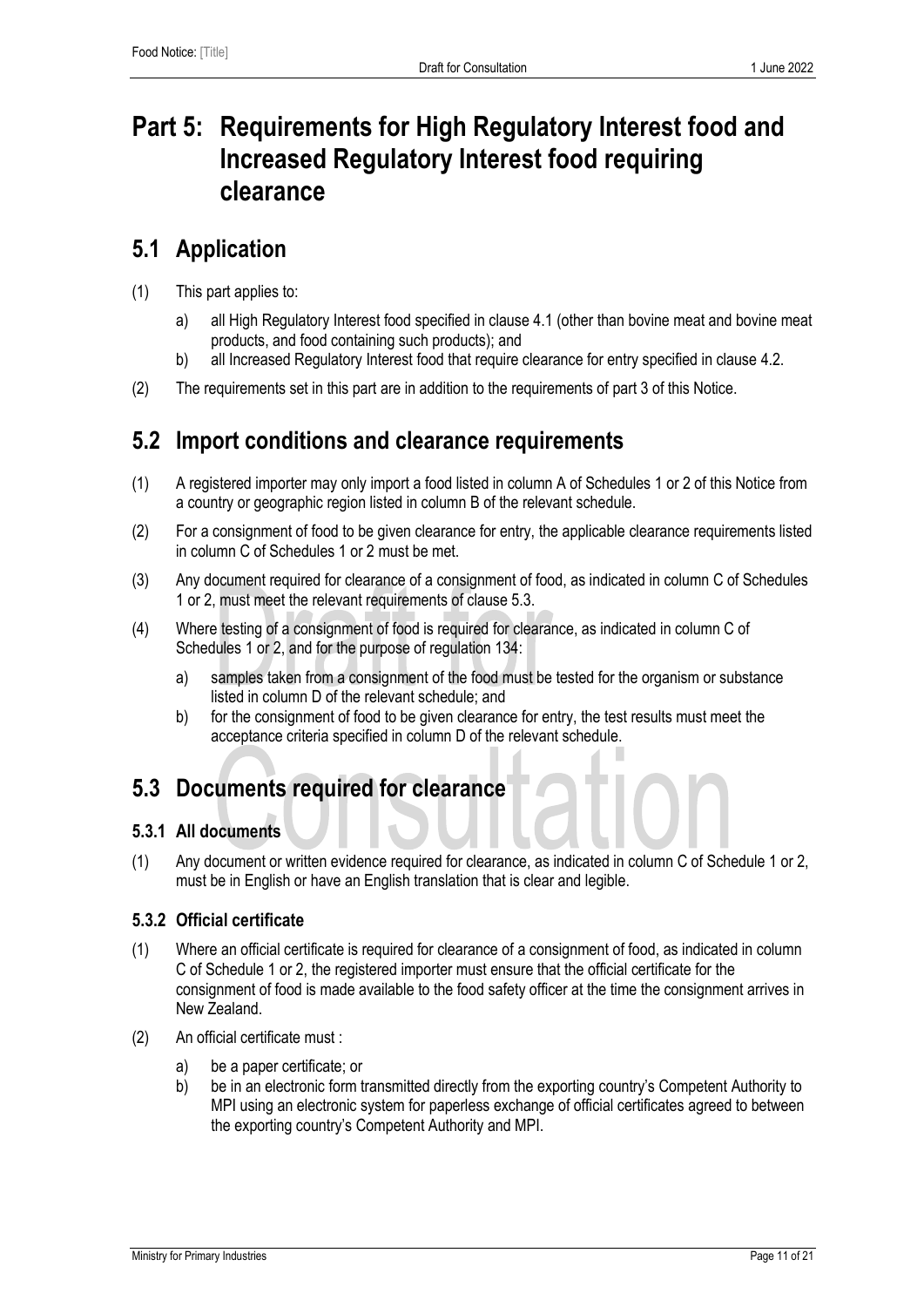#### **5.3.3 Manufacturer's declaration**

- (1) Where an overseas manufacturer's declaration or New Zealand manufacturer's declaration is required for clearance of a consignment of food, as indicated in column C of Schedule 1 or 2, the registered importer must ensure the manufacturer's declaration for the consignment of food is made available to the food safety officer at the time the consignment arrives in New Zealand.
- (2) An overseas manufacturer's declaration or New Zealand manufacturer's declaration must be issued on company letterheaded paper by a person authorised to act on behalf of the manufacturing company.
- (3) An overseas manufacturer's declaration or New Zealand manufacturer's declaration must contain all of the following information:
	- a) the date of issue;
	- b) the name, job title, signature and contact details of the authorising person;
	- c) in the case of:
		- i) an overseas manufacturer's declaration, the name and address of the the person or business supplying the product to the New Zealand importer, if different to the manufacturer;
		- ii) a New Zealand manufacturer's declaration, the name and address of the importer supplying the imported food to the manufacturer, if different to the manufacturer;
	- d) the description of the product that the manufacturer's declaration applies to, including the brand, product name, unit size, and lot or batch identification that match with any official and commercial documents that apply to the consignment; and
	- e) the required declaration statements, as indicated in column C of Schedule 1 or 2.

#### **5.3.4 Documented evidence (other than an official certificate or manufacturer's declaration)**

- (1) Where documented evidence (other than an official certificate or manufacturer's declaration) is required for clearance of a consignment of food, as indicated in column C of Schedule 1 or 2, the registered importer must ensure that the documented evidence for the consignment of food is made available to the food safety officer at the time the consignment arrives in New Zealand.
- (2) For the purpose of clause 5.3.4 (1), a documented evidence must include all of the following information:
	- a) product and consignment details that allows the document or information provided to be matched to the particular consignment that it applies to;
	- b) declaration or information that confirms that the consignment of food meets the relevant requirement specified in Schedules 1 or 2;
	- c) details about the identity of the person or entity responsible for providing the evidence, such as name and address; and
	- d) the date when the evidence is issued or provided.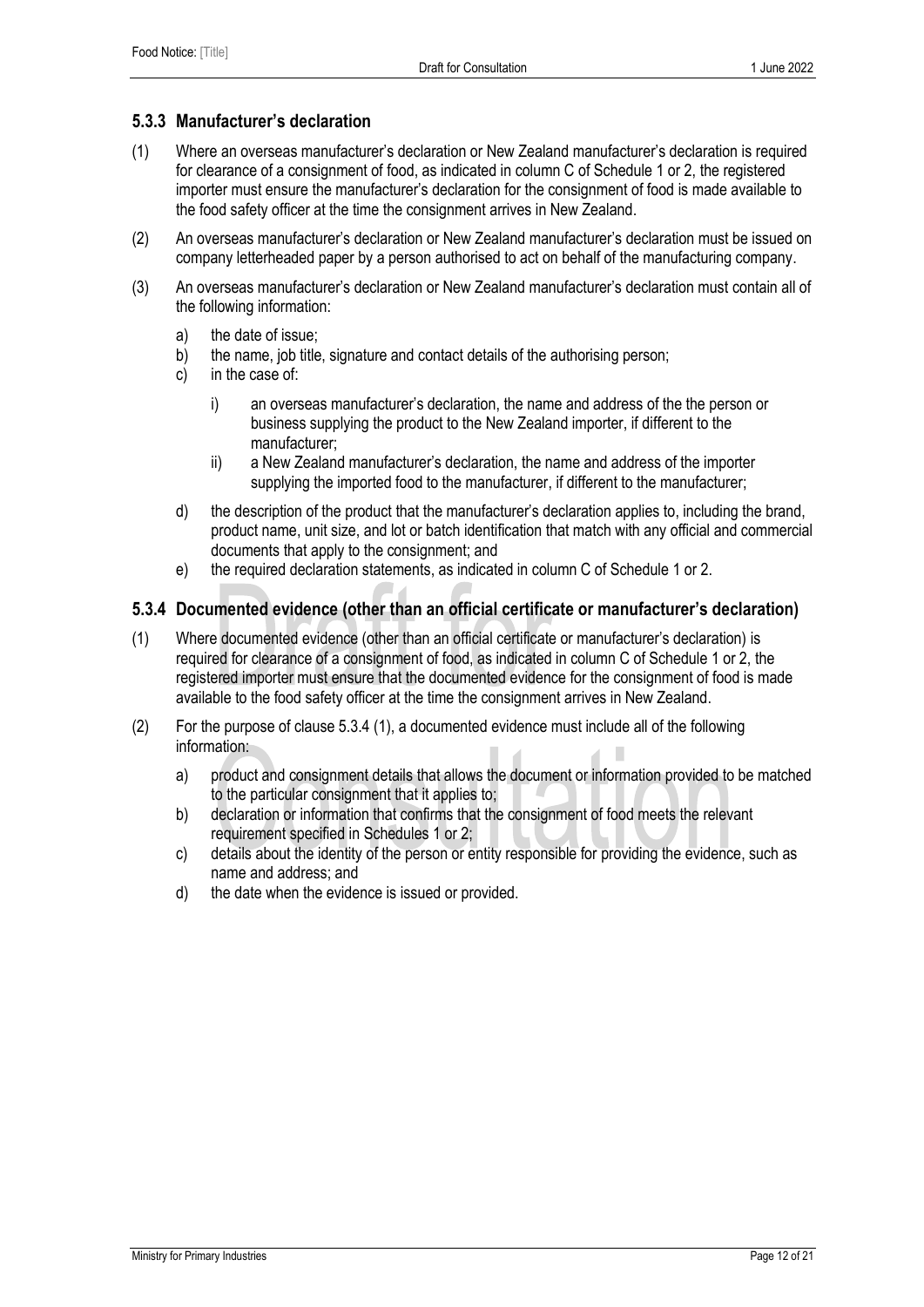# <span id="page-13-0"></span>**Part 6: Requirements for imported bovine meat and bovine meat products, and food containing such products**

# <span id="page-13-1"></span>**6.1 Application**

- (1) Part 6 applies to the following products imported from any country:
	- a) bovine meat;
	- b) bovine meat products; and
	- c) food containing bovine meat and bovine meat products.
- (2) Part 6 does not apply to the following products imported from any country:
	- a) collagen;
	- b) gelatine;
	- c) tallow with a maximum level of insoluble impurities of 0.15% in weight, and derivatives made from this tallow;
	- d) skin and skin products;
	- e) dicalcium phosphate;
	- f) rennet derived from cattle;
	- g) food containing less than 5% bovine meat and/or bovine meat products;
	- h) bakery products containing tallow, not including products with a bovine meat or bovine meat product topping or filling (for example, pastries, cookies, breads);
	- i) food, other than bovine meat products, fried in tallow (for example, potato chips and other snacks);
	- j) the following food in which the only meat product is flavouring or extracts derived from bovine meat, or tallow:
		- i) flavouring and seasoning preparations (for example, flavouring sauces, stock powder, bouillon cubes, dry mixes of sauces and gravies, hotpot soup base);
		- ii) instant foods (for example instant noodles, instant rice, instant soup); and
		- iii) salad dressings and dips; and
	- k) dietary supplements containing bovine meat products (for example, dietary supplements containing bile extract powder or bone powder).

# <span id="page-13-2"></span>**6.2 Import requirements**

- (1) All bovine meat and bovine meat products for import into New Zealand, including where such products are a component of a food, must meet all of the following:
	- a) be derived from animals that have been subjected to ante-mortem and post-mortem inspections under official veterinary supervision and deemed fit for human consumption;
	- b) be processed in processing premises that operate under Good Manufacturing Practice (GMP) and a Hazard Analysis and Critical Control Point (HACCP) programme;
	- c) meet bovine spongiform encepatholopathy (BSE) measures:
		- i) in accordance with [Chapter 11.4 of the OIE Terrestrial Animal Health Code,](https://www.oie.int/index.php?id=169&L=0&htmfile=chapitre_bse.htm) as appropriate to the type of product for import into New Zealand and the BSE risk status of the specific exporting country (as indicated in the OIE list of Member Countries with a BSE Risk [Status\)](https://www.oie.int/en/disease/bovine-spongiform-encephalopathy/#ui-id-2); or
		- ii) alternative measures, based on a risk assessment, agreed between the exporting country's Competent Authority and MPI.
	- d) meet any country-specific import conditions specified in Table 1.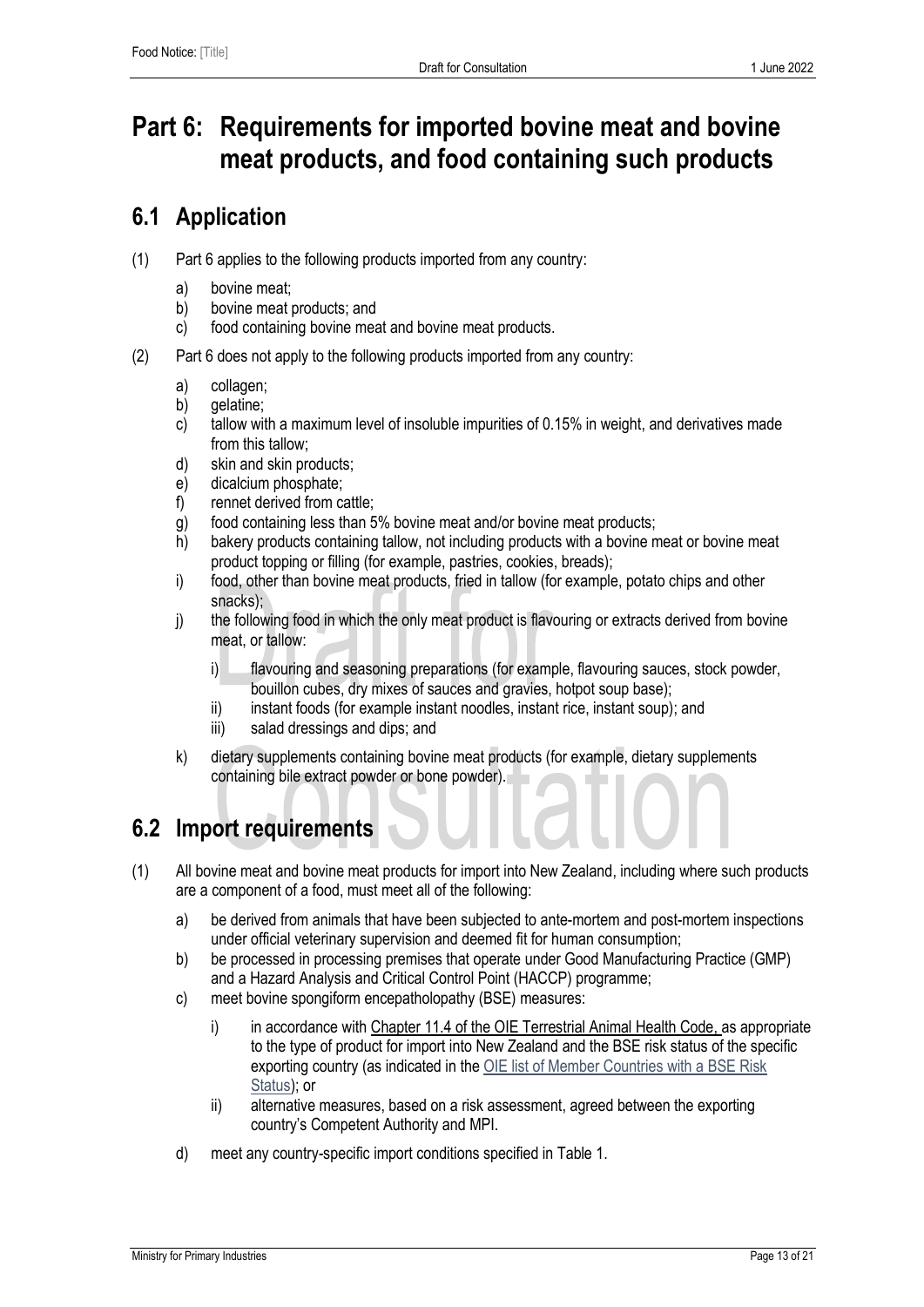- (2) Bovine meat and bovine meat products, and food containing such products, are permitted to be imported only from:
	- a) Australia; or
	- b) a country with a country-specific official certificate agreed between the exporting country's Competent Authority and MPI that provides assurance that products for export to New Zealand meet the requirements specified in clause 6.2 (1).

# <span id="page-14-0"></span>**6.3 Compliance to requirements**

- (1) To comply with the requirements of clause 6.2, a registered importer of bovine meat and bovine meat products, and food containing such products must:
	- a) only import from countries listed in column A of Table 1 of this Notice, and
	- b) only import those products that are listed in column B and meet the conditions specified in column C.
- (2) For a consignment to be given clearance for entry, the applicable clearance requirements specified in Column D of Table 1 must be met.

# <span id="page-14-1"></span>**6.4 Documents required for clearance**

#### **6.4.1 All documents**

(1) Any document or written evidence required for clearance, as indicated in column D of Table 1, must be in English or have an English translation that is clear and legible.

#### **6.4.2 Official certificate**

- (1) Where an official certificate is required for clearance of a consignment of food, as indicated in column D of Table 1, the registered importer must ensure that the official certificate for the consignment of food is made available to the food safety officer at the time the consignment arrives in New Zealand.
- (2) An official certificate must:
	- a) be a paper certificate; or
	- b) be in an electronic form transmitted directly from the exporting country's Competent Authority to MPI using an electronic system for paperless exchange of official certificates agreed to between MPI and the Competent Authority of the exporting country.

#### **6.4.3 Documented evidence (other than an official certificate or manufacturer's declaration)**

- (1) Where documented evidence (other than an official certificate) is required for clearance of a food, as indicated in column D of Table 1, the registered importer must ensure that the documented evidence for the consignment of food is made available to the food safety officer at the time the consignment arrives in New Zealand.
- (2) For the purpose of clause 6.4.3 (1), a documented evidence must include all of the following information:
	- a) product and consignment details that allows the document or information provided to be matched to the particular consignment that it applies to;
	- b) declaration or information that confirms that the consignment of food meets the relevant requirement specified in Schedules 1 or 2;
	- c) details about the identity of the person or entity responsible for providing the evidence, such as name and address; and
	- d) the date when the evidence is issued or provided.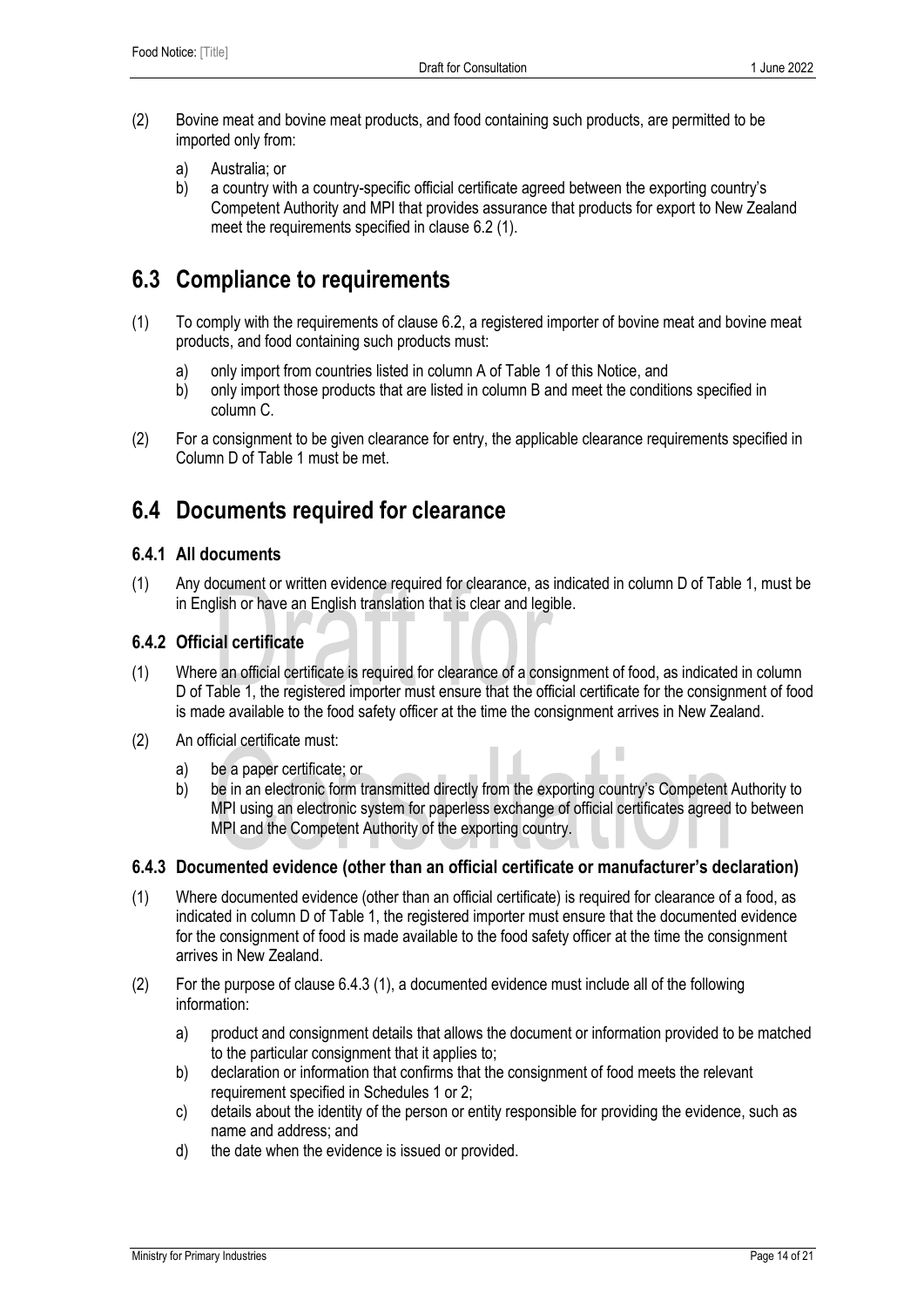#### **Table 1. Import conditions and clearance requirements for bovine meat and bovine meat products (including food containing such products)**

| <b>Column A:</b><br><b>Exporting country</b> | <b>Column B:</b><br>Products permitted to be imported<br>from the exporting country                                                                                             | <b>Column C:</b><br><b>Import conditions</b>                                                                                                                                                                                                                                                                                                                                                                                                                                                                                         | <b>Column D:</b><br><b>Clearance requirement</b>                                                                                                            |
|----------------------------------------------|---------------------------------------------------------------------------------------------------------------------------------------------------------------------------------|--------------------------------------------------------------------------------------------------------------------------------------------------------------------------------------------------------------------------------------------------------------------------------------------------------------------------------------------------------------------------------------------------------------------------------------------------------------------------------------------------------------------------------------|-------------------------------------------------------------------------------------------------------------------------------------------------------------|
| Australia                                    | Any bovine meat or bovine meat<br>product processed or manufactured in<br>Australia                                                                                             | None                                                                                                                                                                                                                                                                                                                                                                                                                                                                                                                                 | Documented evidence confirming<br>that the product was manufactured<br>in Australia (for example, a<br>manufacturer's declaration or<br>commercial invoice) |
|                                              | Any bovine meat and bovine meat<br>product imported into Australia, and<br>then exported to New Zealand without<br>any processing or manufacturing taking<br>place in Australia | None                                                                                                                                                                                                                                                                                                                                                                                                                                                                                                                                 | Documented evidence confirming<br>the date the product was given<br>clearance for entry into Australia by<br>Australia's quarantine agency                  |
| European Union                               | Any bovine meat and bovine meat<br>product                                                                                                                                      | Product must:<br>(a) comply with the relevant European Union standards and<br>requirements which have been recognised as equivalent to the<br>New Zealand standards and requirements as prescribed in the<br>European Union/New Zealand Agreement on Sanitary Measures;<br>and<br>(b) be eligible for intra-community trade without restrictions; and<br>(c) comply with the special conditions for BSE set out in Chapter 28<br>of Section 5 of Annex V of the European Union/New Zealand<br><b>Agreement on Sanitary Measures.</b> | Official certificate                                                                                                                                        |
| <b>Brazil</b>                                | Any bovine meat and bovine meat<br>product                                                                                                                                      | Product must:<br>(a) be derived from cattle born, reared and slaughtered in Brazil; and<br>(b) be processed or manufactured in Brazil.                                                                                                                                                                                                                                                                                                                                                                                               | Official certificate                                                                                                                                        |
| Canada                                       | Any bovine meat and bovine meat<br>product                                                                                                                                      | Product must:<br>(a) be derived from cattle born, reared and slaughtered in Canada or<br>the United States; and<br>(b) be processed or manufactured in Canada or the United States.                                                                                                                                                                                                                                                                                                                                                  | Official certificate                                                                                                                                        |
|                                              |                                                                                                                                                                                 |                                                                                                                                                                                                                                                                                                                                                                                                                                                                                                                                      |                                                                                                                                                             |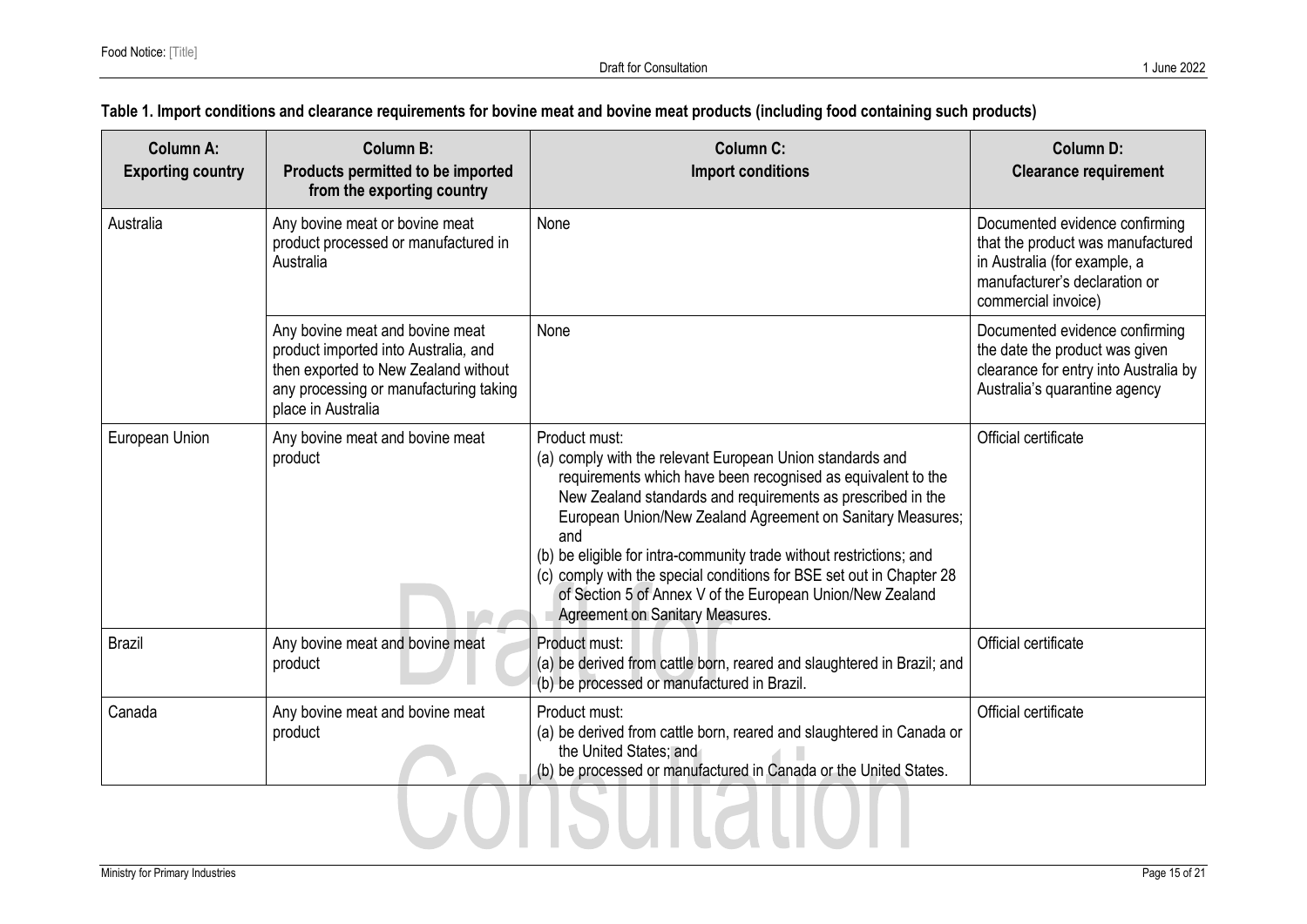| <b>Column A:</b><br><b>Exporting country</b> | <b>Column B:</b><br>Products permitted to be imported<br>from the exporting country | <b>Column C:</b><br><b>Import conditions</b>                                                                                                                                                                                                                                                                                                                           | <b>Column D:</b><br><b>Clearance requirement</b> |
|----------------------------------------------|-------------------------------------------------------------------------------------|------------------------------------------------------------------------------------------------------------------------------------------------------------------------------------------------------------------------------------------------------------------------------------------------------------------------------------------------------------------------|--------------------------------------------------|
| Fiji                                         | Canned bovine meat products only                                                    | Product must:<br>(a) be made using only bovine meat that originates from New<br>Zealand or Australia; and<br>(b) be manufactured in Fiji in accordance with procedures agreed<br>between the Competent Authority of Fiji and MPI that prevents<br>the contamination or substitution of the product with meat that<br>does not originate from New Zealand or Australia. | Official certificate                             |
| Japan                                        | Any bovine meat and bovine meat<br>product                                          | Product must:<br>(a) be derived from cattle born, reared and slaughtered in Japan;<br>and<br>(b) be processed in establishments listed to the European Union or<br>United States; and<br>(c) meet the hygiene and sanitary requirements for export to the<br>European Union or United States.                                                                          | Official certificate                             |
| Chinese Taipei                               | Canned bovine meat products only                                                    | Product must:<br>(a) be made using only bovine meat that originates from Australia,<br>Canada, the Netherlands, Sweden, Japan, New Zealand or the<br>United States; and<br>(b) be manufactured in Chinese Taipei.                                                                                                                                                      | Official certificate                             |
| Thailand                                     | Canned bovine meat products only                                                    | Product must:<br>(a) be made using only bovine meat that originates from New<br>Zealand; and<br>(b) be manufactured in Thailand in accordance with procedures<br>agreed between the Competent Authority of Thailand and MPI<br>that prevents the contamination or substitution of the product with<br>meat that does not originate from New Zealand.                   | Official certificate                             |
| United Kingdom                               | Any bovine meat and bovine meat<br>product                                          | Product must:<br>(a) comply with the relevant United Kingdom standards and<br>requirements that have been recognised as equivalent to the<br>New Zealand standards and requirements as prescribed in the                                                                                                                                                               | Official certificate                             |
|                                              |                                                                                     |                                                                                                                                                                                                                                                                                                                                                                        |                                                  |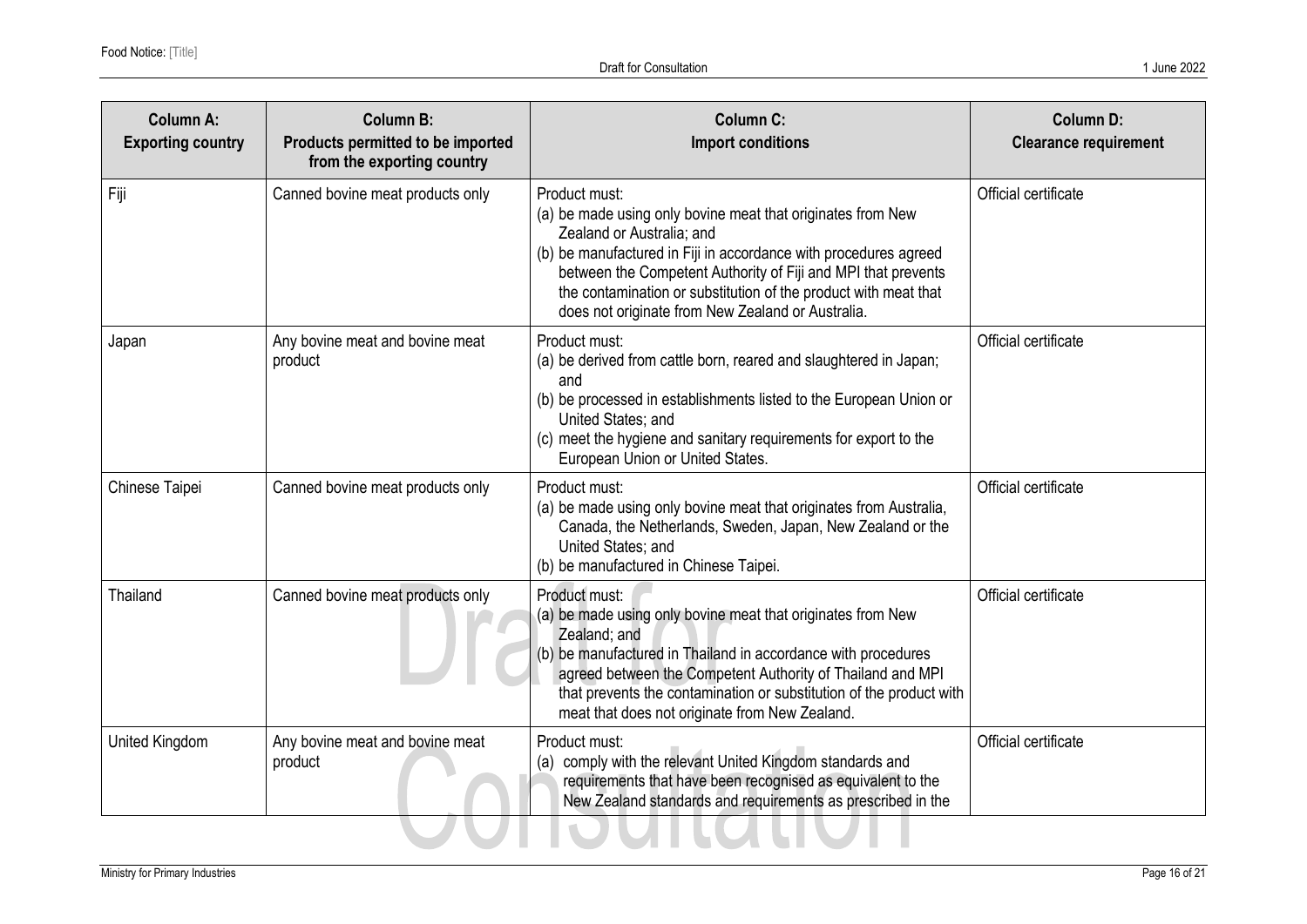| Column A:<br><b>Exporting country</b> | Column B:<br>Products permitted to be imported<br>from the exporting country | Column C:<br>Import conditions                                                                                                                                                                                                                                                                                       | Column D:<br><b>Clearance requirement</b> |  |
|---------------------------------------|------------------------------------------------------------------------------|----------------------------------------------------------------------------------------------------------------------------------------------------------------------------------------------------------------------------------------------------------------------------------------------------------------------|-------------------------------------------|--|
|                                       |                                                                              | United Kingdom/New Zealand Agreement on Sanitary<br>Measures; and<br>(b) be eligible for intra-community trade without restriction; and<br>(c) comply with the special conditions for BSE set out in Chapter 28<br>of Section 5 of Annex V to Council Decision 97/132/EC.                                            |                                           |  |
| <b>United States</b>                  | Any bovine meat and bovine meat<br>product                                   | Product must:<br>(a) be derived from cattle born, raised and slaughtered in the United<br>States, Canada or other country that is permitted to export<br>bovine meat to New Zealand; and<br>(b) be processed or manufactured in the United States or Canada in<br>federally registered and inspected establishments. | Official certificate                      |  |
| Uruguay                               | Bovine casings only                                                          | Product must:<br>(a) be derived from cattle born, reared and slaughtered in Uruguay;<br>and<br>(b) be processed or manufactured in Uruguay.                                                                                                                                                                          | Official certificate                      |  |
| Vanuatu                               | Any bovine meat and bovine meat<br>product                                   | Product must:<br>(a) be derived from cattle born, reared and slaughtered in Vanuatu;<br>and<br>(b) be processed or manufactured in Vanuatu.                                                                                                                                                                          | Official certificate                      |  |
|                                       |                                                                              |                                                                                                                                                                                                                                                                                                                      |                                           |  |

Consultation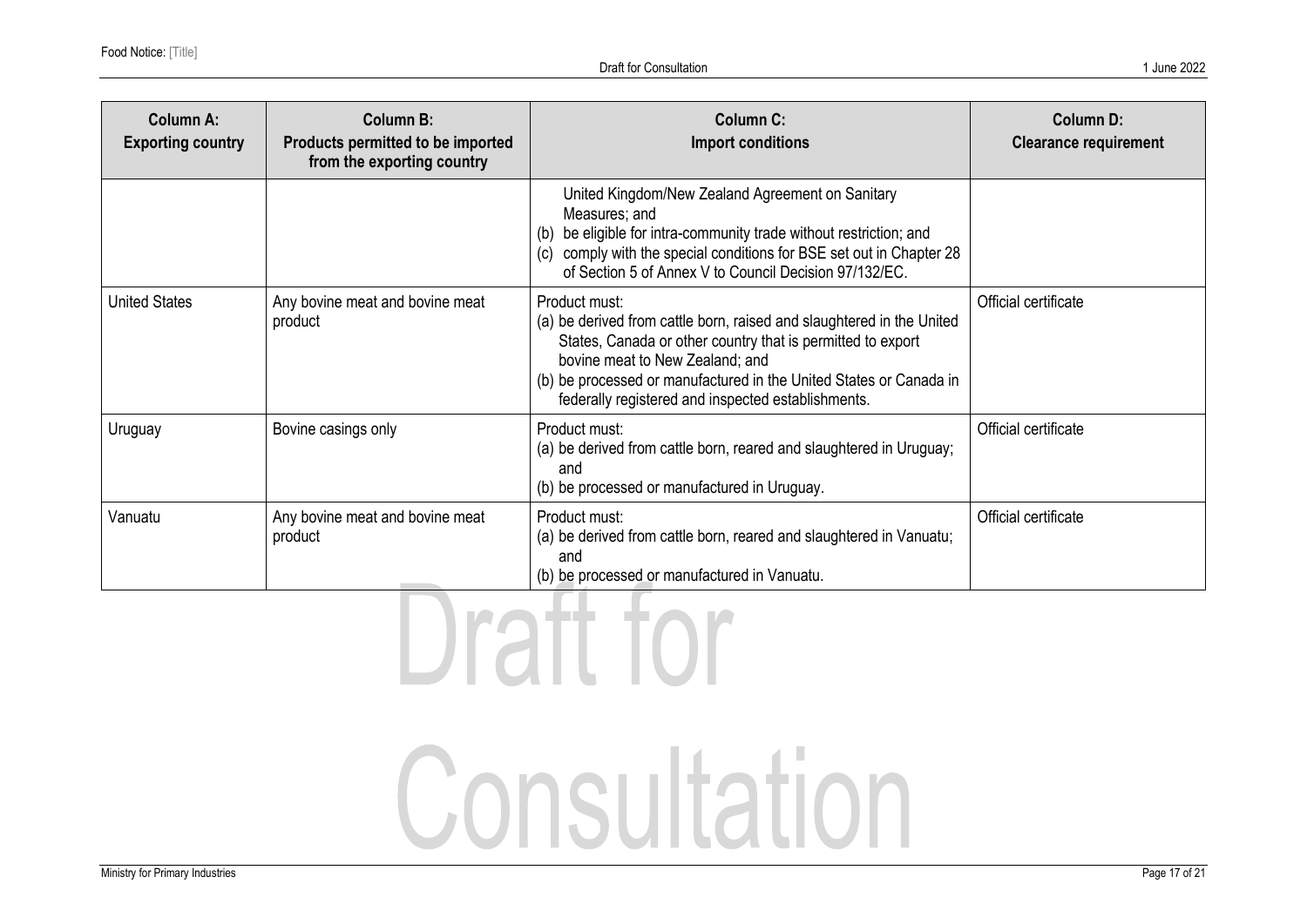# **Schedule 1: Clearance requirements for High Regulatory Interest food**

<span id="page-18-0"></span>

| Column A:<br><b>HRI</b> food                                 | <b>Column B:</b><br>Permitted country or geographic<br>region of export | <b>Column C:</b><br><b>Clearance requirement</b> | <b>Column D:</b><br><b>Testing requirement</b>                                     |
|--------------------------------------------------------------|-------------------------------------------------------------------------|--------------------------------------------------|------------------------------------------------------------------------------------|
| Dairy:<br>Raw milk products                                  | • European Union<br><b>United Kingdom</b><br>$\bullet$<br>• Switzerland | Official certificate                             | Not applicable                                                                     |
| Dairy:                                                       | • European Union                                                        | Option 1: Official certificate                   | Not applicable                                                                     |
| Fresh cheese, curd cheese and soft<br>cheese (pasteurised)   | • United Kingdom<br>• Norway                                            | Option 2: Testing of consignment                 | Listeria monocytogenes<br>$n = 5$ , $c = 0$ , $m = not detected in 25 g$           |
|                                                              | All other countries                                                     | Testing of consignment                           |                                                                                    |
| Fish:                                                        | $\bullet$ Canada                                                        | Option 1: Official certificate                   | Not applicable                                                                     |
| Histamine susceptible fish and fish<br>products              | • European Union<br>• United Kingdom<br>• Norway<br>• Thailand          | Option 2: Testing of consignment                 | Histamine $\leq 200$ mg/kg                                                         |
|                                                              | All other countries                                                     | Testing of consignment                           |                                                                                    |
| Fish:<br><b>Puffer fish</b>                                  | Korea (Republic of)                                                     | Official certificate                             | Not applicable                                                                     |
| Fish:                                                        | $\bullet$ Canada                                                        | Option 1: Official certificate                   | Not applicable                                                                     |
| Chilled ready-to-eat smoked fish<br>and smoke flavoured fish | European Union<br>• United Kingdom<br>• Thailand                        | Option 2: Testing of consignment                 | Salt (NaCl) content<br>> 3.4% (aqueous phase basis)                                |
|                                                              | All other countries                                                     | Testing of consignment                           | Aerobic plate count<br>$n = 5$ , $c = 2$ , $m = 50,000$ cfu/g, $M = 500,000$ cfu/g |
|                                                              |                                                                         |                                                  | Listeria monocytogenes<br>$n = 5$ , $c = 0$ , $m = not detected in 25 g$           |
|                                                              |                                                                         |                                                  |                                                                                    |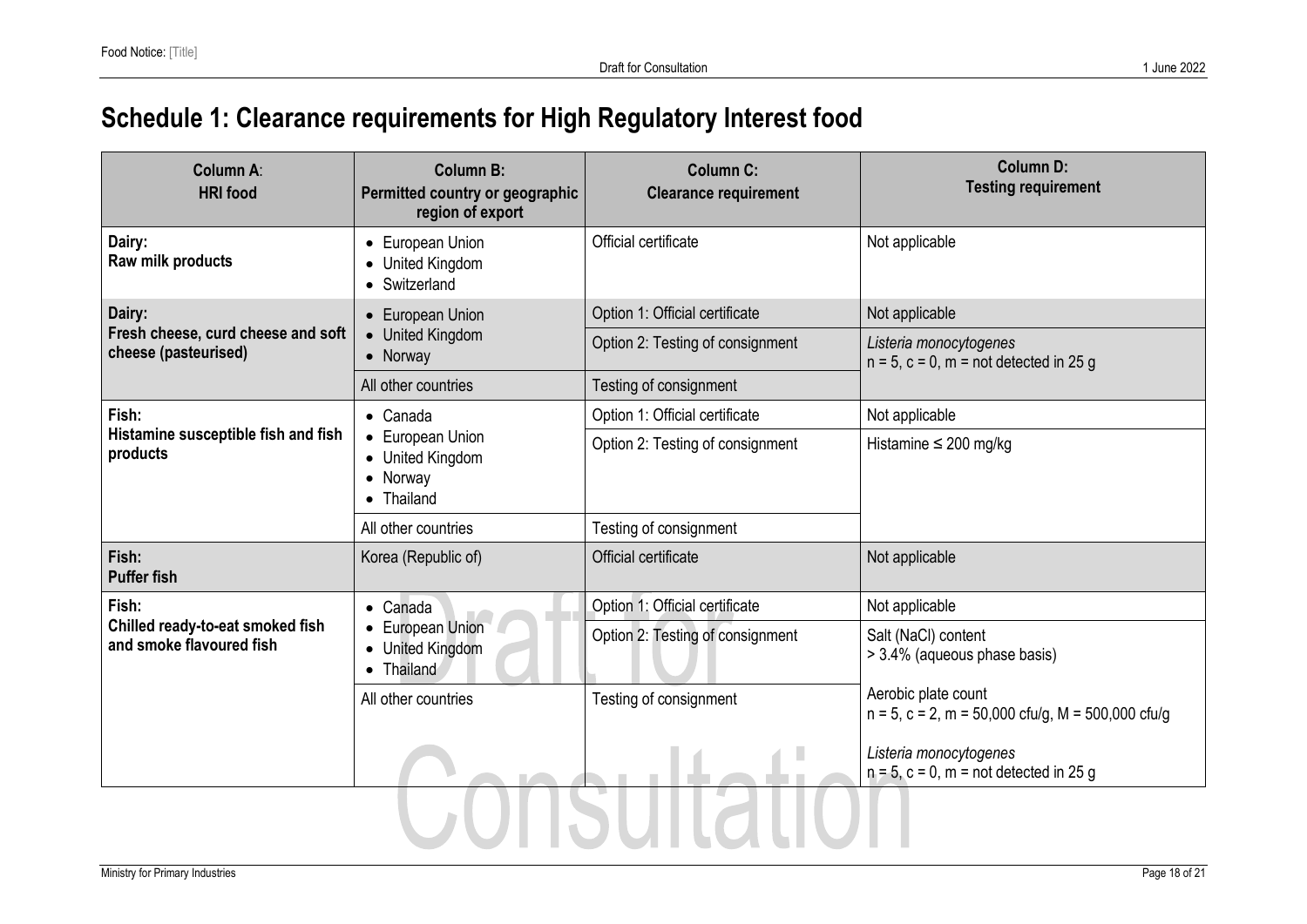| Column A:<br><b>HRI</b> food                                                                                        | <b>Column B:</b><br>Permitted country or geographic<br>region of export | <b>Column C:</b><br><b>Clearance requirement</b> | <b>Column D:</b><br><b>Testing requirement</b>                                                                                                                 |
|---------------------------------------------------------------------------------------------------------------------|-------------------------------------------------------------------------|--------------------------------------------------|----------------------------------------------------------------------------------------------------------------------------------------------------------------|
| Meat:                                                                                                               | • European Union                                                        | Option 1: Official certificate                   | Not applicable                                                                                                                                                 |
| <b>Fermented meat products, meat</b><br>paste and pâté                                                              | • United Kingdom                                                        | Option 2: Testing of consignment                 | Listeria monocytogenes                                                                                                                                         |
|                                                                                                                     | All other countries                                                     | Testing of consignment                           | $n = 5$ , $c = 0$ , $m = not detected in 25 g$                                                                                                                 |
|                                                                                                                     |                                                                         |                                                  | <b>Salmonella</b><br>$n = 5$ , $c = 0$ , $m = not detected in 25 g$<br>Coagulase positive Staphylococci<br>$n = 5$ , $c = 2$ , $m = 100$ cfu/g, M = 1000 cfu/g |
| Nuts and seeds:                                                                                                     | $\bullet$ China                                                         | Option 1: Official certificate                   | Not applicable                                                                                                                                                 |
| Peanuts and pistachio nuts, and<br>food that contains such products                                                 | • United States                                                         | Option 2: Testing of consignment                 | Total aflatoxin (sum of aflatoxins B1, B2, G1, G2)                                                                                                             |
| (including peanut butter)                                                                                           | All other countries                                                     | Testing of consignment                           | $\leq 0.015$ mg/kg                                                                                                                                             |
| <b>Nuts and seeds:</b><br>Tahini and other crushed sesame<br>seed products, and food that<br>contains such products | All countries                                                           | Testing of consignment                           | <b>Salmonella</b><br>$n = 5$ , $c = 0$ , $m = not detected in 25 g$                                                                                            |
| Shellfish:                                                                                                          | • Australia                                                             | Option 1: Official certificate                   | Not applicable                                                                                                                                                 |
| Bivalve molluscan shellfish (BMS)<br>(except scallops that are adductor                                             | $\bullet$ Canada<br>• Chile                                             | Option 2: Testing of consignment                 | <b>All BMS</b>                                                                                                                                                 |
| muscle only), and food that                                                                                         | • European Union                                                        |                                                  | E. coli<br>$n = 5$ , c = 1, m = 230 MPN/100g, M = 700 MPN/100g                                                                                                 |
| contains BMS                                                                                                        | • United Kingdom                                                        |                                                  |                                                                                                                                                                |
|                                                                                                                     | Japan<br>$\bullet$<br>• Korea (Republic of)                             |                                                  | <b>All BMS</b><br>Marine biotoxins                                                                                                                             |
|                                                                                                                     | Peru<br>$\bullet$                                                       |                                                  | • Saxitoxin dihydrochloride equivalent $\leq 0.8$ mg/kg                                                                                                        |
|                                                                                                                     | • Thailand                                                              |                                                  | • Okadaic acid equivalent $\leq 0.16$ mg/kg                                                                                                                    |
|                                                                                                                     | • Viet Nam                                                              |                                                  | • Domoic Acid $\leq$ 20 mg/kg<br>• Brevetoxin-2 equivalent $\leq 0.8$ mg/kg                                                                                    |
|                                                                                                                     | China                                                                   | Testing of consignment                           | • Azaspiracid equivalent $\leq 0.16$ mg/kg                                                                                                                     |
|                                                                                                                     |                                                                         |                                                  |                                                                                                                                                                |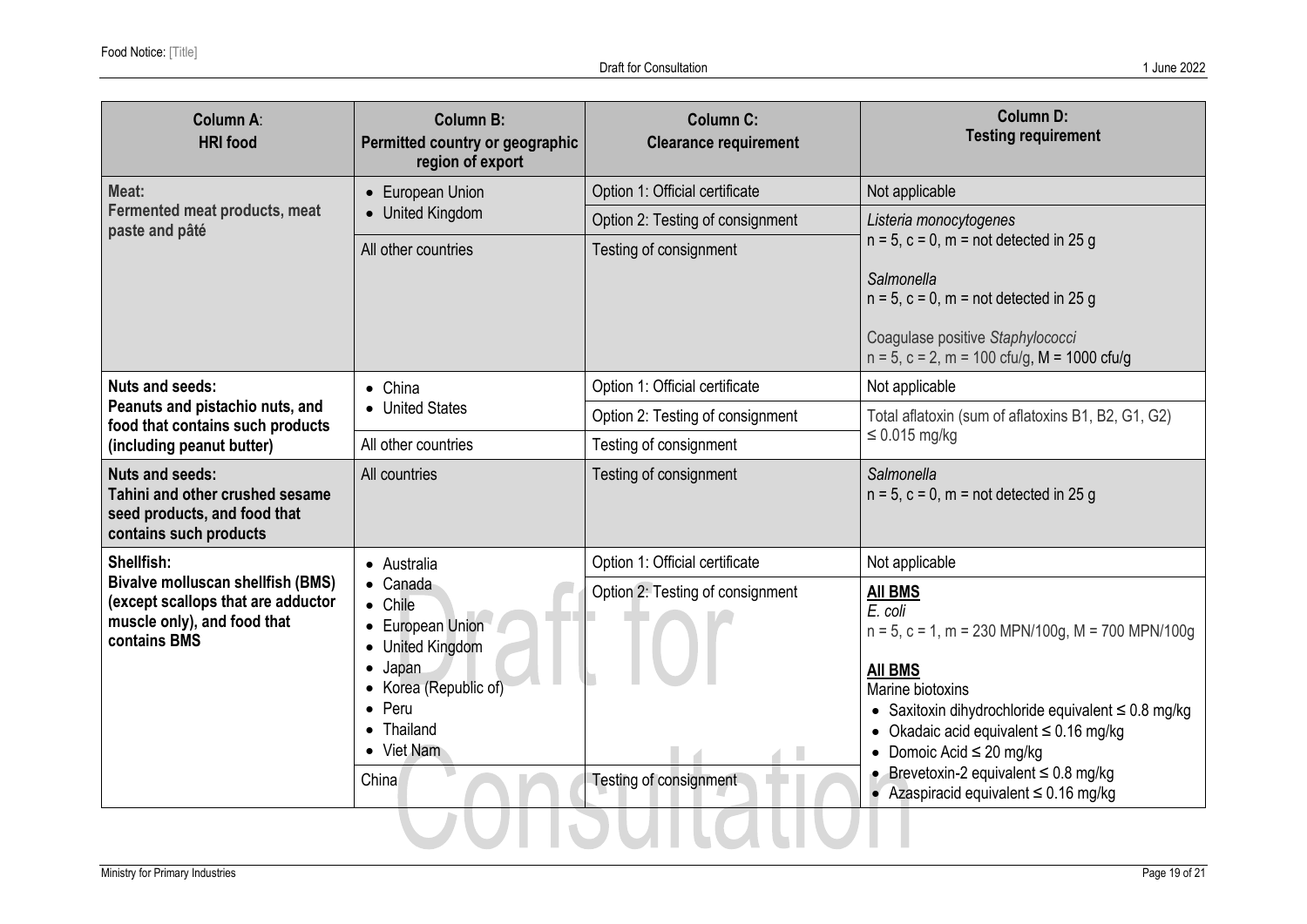| Column A:<br><b>HRI</b> food                                                               | Column B:<br>Permitted country or geographic<br>region of export | <b>Column C:</b><br><b>Clearance requirement</b>                                                                                         | <b>Column D:</b><br><b>Testing requirement</b>                                                                                                                     |
|--------------------------------------------------------------------------------------------|------------------------------------------------------------------|------------------------------------------------------------------------------------------------------------------------------------------|--------------------------------------------------------------------------------------------------------------------------------------------------------------------|
|                                                                                            |                                                                  |                                                                                                                                          | <b>Ready-to-eat BMS only</b><br>Listeria monocytogenes<br>$n = 5$ , $c = 0$ , $m = not detected in 25 g$<br><b>Oysters only</b><br>Norovirus not detected in 300 g |
|                                                                                            | <b>United States</b>                                             | Documented evidence confirming that the<br>consignment does not contain BMS from<br>the Gulf States of the United States                 | Not applicable                                                                                                                                                     |
| Shellfish:<br><b>Scallops (whole adductor muscle</b><br>only)                              | All countries                                                    | Documented evidence confirming that<br>scallops consist of whole adductor muscle<br>only, with the viscera and roe completely<br>removed | Not applicable                                                                                                                                                     |
| Seafood:                                                                                   | • Malaysia                                                       | Option 1: Official certificate                                                                                                           | Not applicable                                                                                                                                                     |
| Ready-to-eat crustaceans,<br>including shrimps, prawns,<br>lobsters, crabs and Moreton Bay | Thailand<br>European Union<br>• United Kingdom                   | Option 2: Testing of consignment                                                                                                         | Listeria monocytogenes<br>$n = 5$ , $c = 0$ , $m = not detected in 25 g$                                                                                           |
| bugs, and food that contains such<br>products                                              | All other countries                                              | Testing of consignment                                                                                                                   | Salmonella<br>$n = 5$ , $c = 0$ , $m = not detected in 25 g$                                                                                                       |
| Spices:<br>Pepper, chilli and paprika                                                      | All countries                                                    | Testing of consignment                                                                                                                   | Salmonella<br>$n = 5$ , $c = 0$ , $m = not detected in 25 g$                                                                                                       |
|                                                                                            |                                                                  |                                                                                                                                          |                                                                                                                                                                    |

<sup>1</sup>Where:

**n** = the number of sample units

**c** = the number of sample units allowed to exceed m

**m** = the acceptable microbiological limit

 $M =$  the limit which must not be exceeded